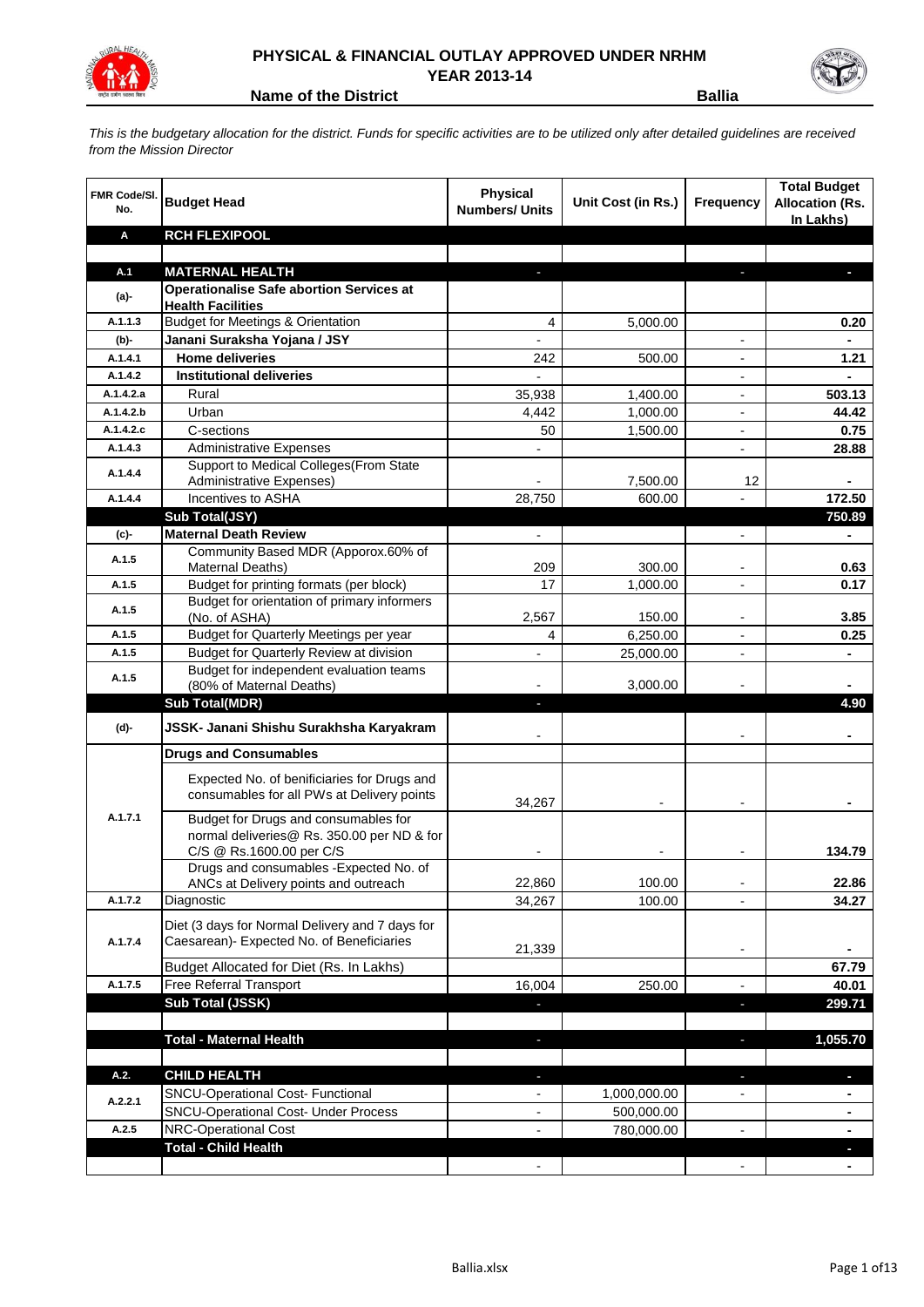| FMR Code/SI.<br>No. | <b>Budget Head</b>                                                                 | <b>Physical</b><br><b>Numbers/ Units</b> | Unit Cost (in Rs.) | Frequency                | <b>Total Budget</b><br><b>Allocation (Rs.</b> |
|---------------------|------------------------------------------------------------------------------------|------------------------------------------|--------------------|--------------------------|-----------------------------------------------|
| A.3                 | <b>FAMILY PLANNING</b>                                                             |                                          |                    |                          | In Lakhs)                                     |
| A.3.1               | <b>Terminal/Limiting Methods</b>                                                   |                                          |                    | $\blacksquare$           |                                               |
|                     | Orientation workshop, dissemination of                                             |                                          |                    |                          |                                               |
|                     | manuals on FP standards & quality                                                  |                                          |                    |                          |                                               |
| A.3.1.1             | assurance of sterilisation services, fixed day                                     |                                          |                    |                          |                                               |
|                     | planning meeting                                                                   | 1                                        | 25,000.00          |                          | 0.25                                          |
| A.3.1.2             | Female Sterilisation Camps Proposed                                                | 289                                      | 2,000.00           |                          | 5.78                                          |
| A.3.1.3             | NSV Camps Proposed                                                                 | 4                                        | 3,500.00           |                          | 0.14                                          |
| A.3.1.4             | <b>Compensation for Female Sterilisation</b>                                       | 7,844                                    | 1,000.00           | $\overline{\phantom{0}}$ | 78.44                                         |
| A.3.1.5             | Compensation for male sterilization/NSV                                            |                                          |                    |                          |                                               |
|                     | Acceptance                                                                         | 26                                       | 1,500.00           | $\overline{\phantom{a}}$ | 0.39                                          |
|                     | Orientation Workshop on accreditation of                                           |                                          |                    |                          |                                               |
| A.3.1.6             | private providers to provide sterilization                                         |                                          |                    |                          |                                               |
|                     | services                                                                           | 1                                        | 10,000.00          | $\overline{\phantom{0}}$ | 0.10                                          |
| A.3.2               | <b>Spacing Methods</b><br>IUD services at health facilities (including             |                                          |                    | $\overline{\phantom{0}}$ |                                               |
| A.3.2.2             | fixed day services at Sub Centres-L1)                                              | 43                                       | 3,000.00           | ۰                        | 1.29                                          |
|                     | IUD services at health facilities (including                                       |                                          |                    |                          |                                               |
| A.3.2.3             | fixed day services at Sub Centre-L1 ) No. of                                       |                                          |                    |                          |                                               |
|                     | <b>IUCD</b> insertions                                                             | 7,930                                    | 20.00              |                          | 1.59                                          |
|                     |                                                                                    |                                          |                    |                          |                                               |
|                     | POL for Family Planning/ Others (including                                         |                                          |                    |                          |                                               |
| A.3.3               | additional mobility support to surgeon's team                                      |                                          |                    |                          |                                               |
|                     | if req)-Budget given according to total nos.<br>of Female Sterilization Camps.     |                                          |                    |                          |                                               |
|                     |                                                                                    | 289                                      | 1,000.00           |                          | 2.89                                          |
| A.3.5.2             | <b>Performance rewards</b>                                                         |                                          |                    |                          |                                               |
|                     | Division level: Rs. 11.25 Lakh @ Rs.                                               |                                          |                    |                          |                                               |
|                     | 62,500/- per division (Rs.20,000 for 1st, Rs.                                      |                                          |                    |                          |                                               |
|                     | 15,000 for 2nd and Rs. 10,000 for 3rd                                              |                                          |                    |                          |                                               |
|                     | position for best performing tubectomy                                             |                                          |                    |                          |                                               |
|                     | surgeon at each division, Rs. 15,000 for                                           |                                          |                    |                          |                                               |
|                     | best performing NSV surgeon, and Rs.2000/-                                         |                                          |                    |                          |                                               |
|                     | for best SN and Rs.500/- for best ANM).                                            |                                          | 62,500.00          |                          |                                               |
| A.3.5.3             | <b>World Population Day' celebration</b>                                           | $\overline{a}$                           |                    | $\overline{a}$           |                                               |
|                     | For District level activities                                                      | 1                                        | 100,000.00         | $\overline{\phantom{a}}$ | 1.00                                          |
|                     | For Block level activities                                                         | 17                                       | 10,000.00          | $\overline{\phantom{a}}$ | 1.70                                          |
| A.3.5.4             | Other strategies/ activities                                                       |                                          |                    | $\overline{\phantom{0}}$ | $\blacksquare$                                |
|                     | Orientation of district nodal officers for                                         |                                          |                    |                          |                                               |
| A.3.5.4.2           | change in FP Beema Policy-No. of                                                   |                                          |                    |                          |                                               |
|                     | Workshops                                                                          | 1                                        | 10,000.00          |                          | 0.10                                          |
|                     | <b>Total -Family Planning</b>                                                      | ı                                        |                    | ٠                        | 93.67                                         |
|                     |                                                                                    |                                          |                    | -                        |                                               |
| A.4                 | <b>ADOLESCENT REPRODUCTIVE AND</b>                                                 |                                          |                    |                          |                                               |
|                     | <b>SEXUAL HEALTH / ARSH</b>                                                        |                                          |                    |                          |                                               |
| A.4.1.4             | <b>Operating Expenses</b>                                                          | $\overline{a}$                           |                    |                          |                                               |
|                     | For Existing Clinics                                                               |                                          | 2,500.00           | 12                       |                                               |
| A.4.2               | <b>School Health programme</b>                                                     |                                          |                    |                          |                                               |
|                     | Dissemination of Guidelines for School<br>Health Programme (14 Nos. for each Block |                                          |                    |                          |                                               |
| A.4.2.1             | and 7 Nos. for District Level)                                                     | 245                                      | 75.00              | 1                        | 0.18                                          |
|                     | Convergence Meeting at Block level (Twice                                          |                                          |                    |                          |                                               |
| A.4.2.2             | in a year)                                                                         | 17                                       | 2,500.00           | $\overline{c}$           | 0.85                                          |
| A.4.2.3             | Mobility Support (For Block Level)                                                 | 17                                       | 25,000.00          | 6                        | 25.50                                         |
| A.4.3               | Other strategies/activities                                                        |                                          |                    |                          | ٠                                             |
| A.4.3.2             | <b>Menstrual Hygiene</b>                                                           |                                          |                    | -                        | ٠                                             |
|                     | No.of Blocks                                                                       | $\overline{a}$                           |                    |                          |                                               |
|                     | No.of ASHAs                                                                        | $\overline{a}$                           |                    |                          |                                               |
|                     | One Planning & Sensitization meeting at                                            |                                          |                    |                          |                                               |
|                     | Dist.level @Rs.5000/-meeting                                                       |                                          | 5,000.00           |                          |                                               |
|                     | One Review & Refresher meeting at                                                  |                                          |                    |                          |                                               |
|                     | Dist.level @Rs.5000/-meeting                                                       |                                          | 5,000.00           | -                        |                                               |
|                     | Reporting Register for District & Blocks                                           |                                          |                    |                          |                                               |
|                     | @Rs.30/-register                                                                   |                                          | 30.00              | -                        |                                               |
|                     | Reporting Register for ASHA @Rs.30/-regist                                         |                                          | 30.00              |                          |                                               |
|                     | Storage Almirahs for District & Blocks                                             |                                          |                    |                          |                                               |
|                     | @Rs.5000/- Almirahs                                                                |                                          | 5,000.00           |                          |                                               |
|                     | 2 Flex banner with hanging rod per                                                 |                                          |                    |                          |                                               |
|                     | block/Dist.@Rs.500/-banner                                                         |                                          | 500.00             |                          |                                               |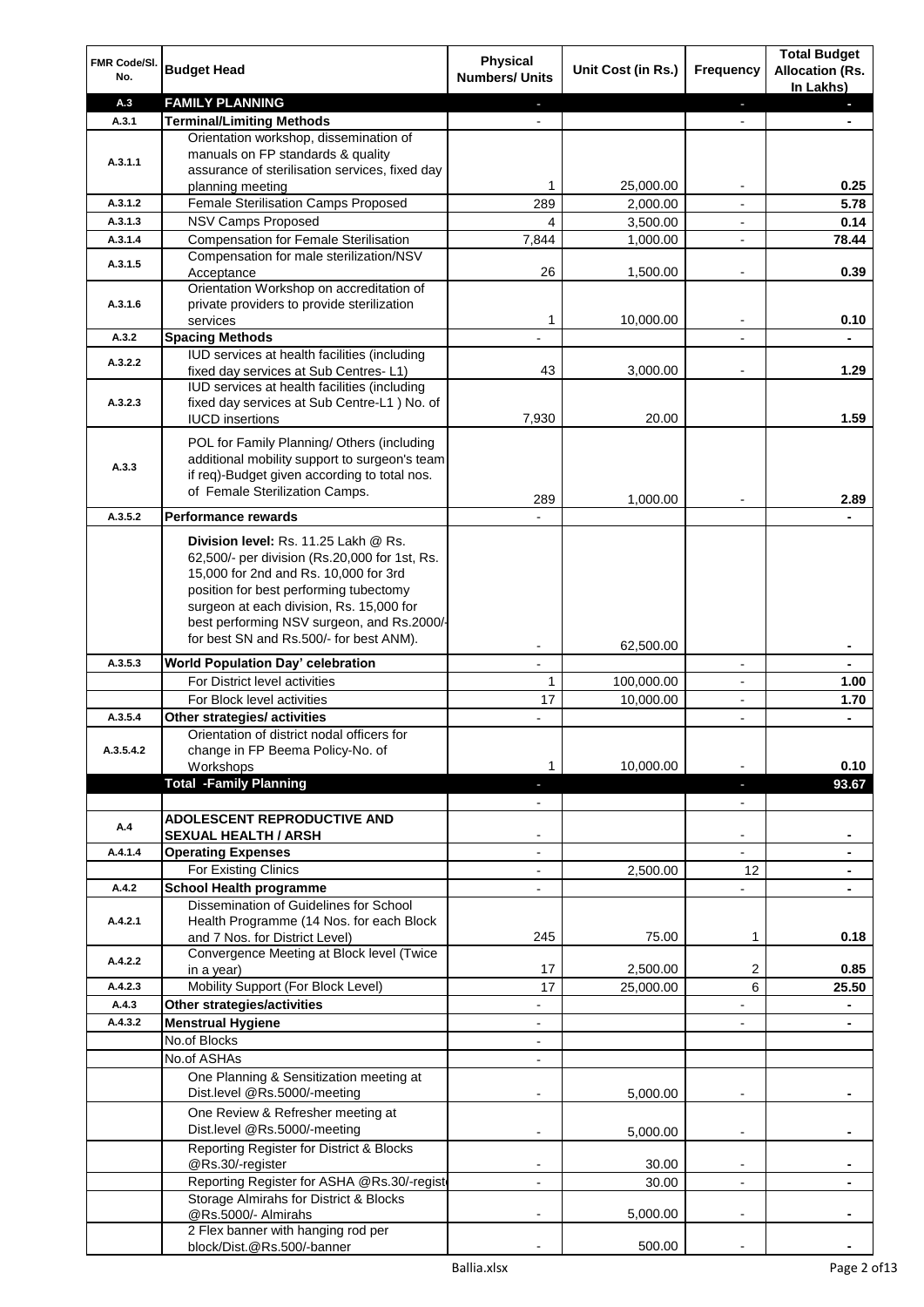| FMR Code/SI.<br>No. | <b>Budget Head</b>                                                                                                                                        | Physical<br><b>Numbers/ Units</b> | Unit Cost (in Rs.)   | <b>Frequency</b> | <b>Total Budget</b><br><b>Allocation (Rs.</b><br>In Lakhs) |
|---------------------|-----------------------------------------------------------------------------------------------------------------------------------------------------------|-----------------------------------|----------------------|------------------|------------------------------------------------------------|
|                     | <b>Sub-total ARSH</b>                                                                                                                                     | ٠                                 |                      | L.               | 26.53                                                      |
|                     |                                                                                                                                                           |                                   |                      | $\blacksquare$   | $\blacksquare$                                             |
| A.5                 | <b>URBAN RCH (focus on Urban slums)</b>                                                                                                                   | ٠                                 |                      | ٠                | ٠                                                          |
| A.5.2               | Human Resource for Urban Health                                                                                                                           |                                   |                      | $\blacksquare$   | $\blacksquare$                                             |
| A.5.2.1             | Doctors/Mos                                                                                                                                               | 1                                 | 36,000.00            | 6                | 2.16                                                       |
| A.5.2.4             | <b>ANM</b>                                                                                                                                                | 1                                 | 9,900.00             | 6                | 0.59                                                       |
| A.5.2.5             | <b>Staff Nurse</b>                                                                                                                                        | $\mathbf{1}$                      | 16,500.00            | 6                | 0.99                                                       |
| A.5.2.12<br>A.5.3   | Sweeper cum Choukidar<br>Operating expenses for UHP and UHC                                                                                               | $\mathbf{1}$                      | 4,950.00             | 6                | 0.30                                                       |
|                     | Rent @7000/Month/Centre                                                                                                                                   |                                   |                      |                  | ٠<br>0.42                                                  |
|                     | Telephone Bills @ 1000/Month/Centre                                                                                                                       | 1<br>1                            | 7,000.00<br>1,000.00 | 6<br>6           | 0.06                                                       |
|                     | Electricity Bills @ 1500/Month/Centre                                                                                                                     | $\mathbf{1}$                      | 1,500.00             | 6                | 0.09                                                       |
|                     | Contingency @ 500/Month/Centre                                                                                                                            | 1                                 | 500.00               | 6                | 0.03                                                       |
|                     | <b>Total- Urban Health</b>                                                                                                                                |                                   |                      |                  | 4.64                                                       |
|                     |                                                                                                                                                           |                                   |                      |                  |                                                            |
| A.7                 | <b>PNDT Activities</b>                                                                                                                                    |                                   |                      |                  | L.                                                         |
| A.7.1               | <b>Support to PC-PNDT Cells</b>                                                                                                                           |                                   |                      |                  |                                                            |
|                     | <b>Divisional Level</b>                                                                                                                                   |                                   |                      |                  |                                                            |
|                     | Remuneration of Data Assistant (At Each                                                                                                                   |                                   |                      |                  |                                                            |
|                     | Division PC-PNDT Cell)                                                                                                                                    |                                   | 17,000.00            | 12               |                                                            |
|                     | Contingency for the operation of cell @<br>Rs.20000/-                                                                                                     |                                   | 20,000.00            | 1                |                                                            |
|                     | One time office setup cost @ Rs.100000/-                                                                                                                  | $\overline{\phantom{a}}$          | 100,000.00           | 1                | ۰                                                          |
|                     | <b>District Level</b>                                                                                                                                     | $\blacksquare$                    |                      |                  | ۰                                                          |
|                     | Remuneration of Data Entry Operator (At<br>Each District PC-PNDT Cell)                                                                                    | 1                                 | 10,000.00            | 12               | 1.20                                                       |
|                     | Contingency for the operation of cell @<br>Rs.20000/-                                                                                                     | 1                                 | 20,000.00            | 1                | 0.20                                                       |
|                     | One time office setup cost @ Rs. 50000/-                                                                                                                  | 1                                 | 50,000.00            | 1                | 0.50                                                       |
| A.7.2               | <b>Other PNDT activities</b>                                                                                                                              |                                   |                      |                  |                                                            |
| A.7.2.3             | Visit of division level inspection committees<br>(TA/DA of Additional Director will be<br>incurred from this amount) @ Rs.30000 for<br>10 visit in a year |                                   | 3,000.00             | 10               |                                                            |
| A.7.2.8             | Orientation of members of the district<br>advisory committees at Division Levels (No.<br>of Workshops)                                                    |                                   | 25,000.00            | 1                |                                                            |
| A.7.2.10            | District Level Sensitization (No. of<br>Workshops)                                                                                                        | 1                                 | 10,000.00            | 1                | 0.10                                                       |
|                     | <b>Total-PC-PNDT</b>                                                                                                                                      | н                                 |                      | $\blacksquare$   | 2.00                                                       |
|                     |                                                                                                                                                           |                                   |                      |                  |                                                            |
| A.8                 | <b>Human Resources</b>                                                                                                                                    | ÷.                                |                      | ÷.               | ٠                                                          |
| A.8.1               | <b>Contractual Staff &amp; Services</b>                                                                                                                   | $\overline{\phantom{0}}$          |                      |                  |                                                            |
| A.8.1.1.1.f         | Honoraria for ANMs at Sub Centres                                                                                                                         | 10                                | 10,000.00            | 6                | 6.00                                                       |
| A.8.1.1.2.f         | Honoraria for Staff Nurses - SNCU                                                                                                                         |                                   | 16,500.00            | 6                | $\blacksquare$                                             |
| A.8.1.1.2.f         | Honoraria for Staff Nurses -NRC                                                                                                                           | $\overline{\phantom{0}}$          | 16,500.00            | 6                | Ξ.                                                         |
| A.8.1.2.1           | Honoraria for Laboratory Technicians                                                                                                                      | $\overline{\phantom{0}}$          | 11,880.00            | 6                | ۰                                                          |
| A.8.1.3.5.d         | Honoraria for Paediatricians- Child Health                                                                                                                | $\overline{\phantom{a}}$          | 48,000.00            | 6                | $\blacksquare$                                             |
| A.8.1.3.7           | Honoraria for Dental Doctors<br>Honoraria for M.O.(Training Coordinators for                                                                              | 2                                 | 35,000.00            | 6                | 4.20                                                       |
| A.8.1.5.8           | training NRCs/SNCUs)                                                                                                                                      |                                   | 36,000.00            | 6                | ۰                                                          |
| A.8.1.7.2           | Honoraria for X-Ray Technicians                                                                                                                           |                                   | 11,800.00            | 6                |                                                            |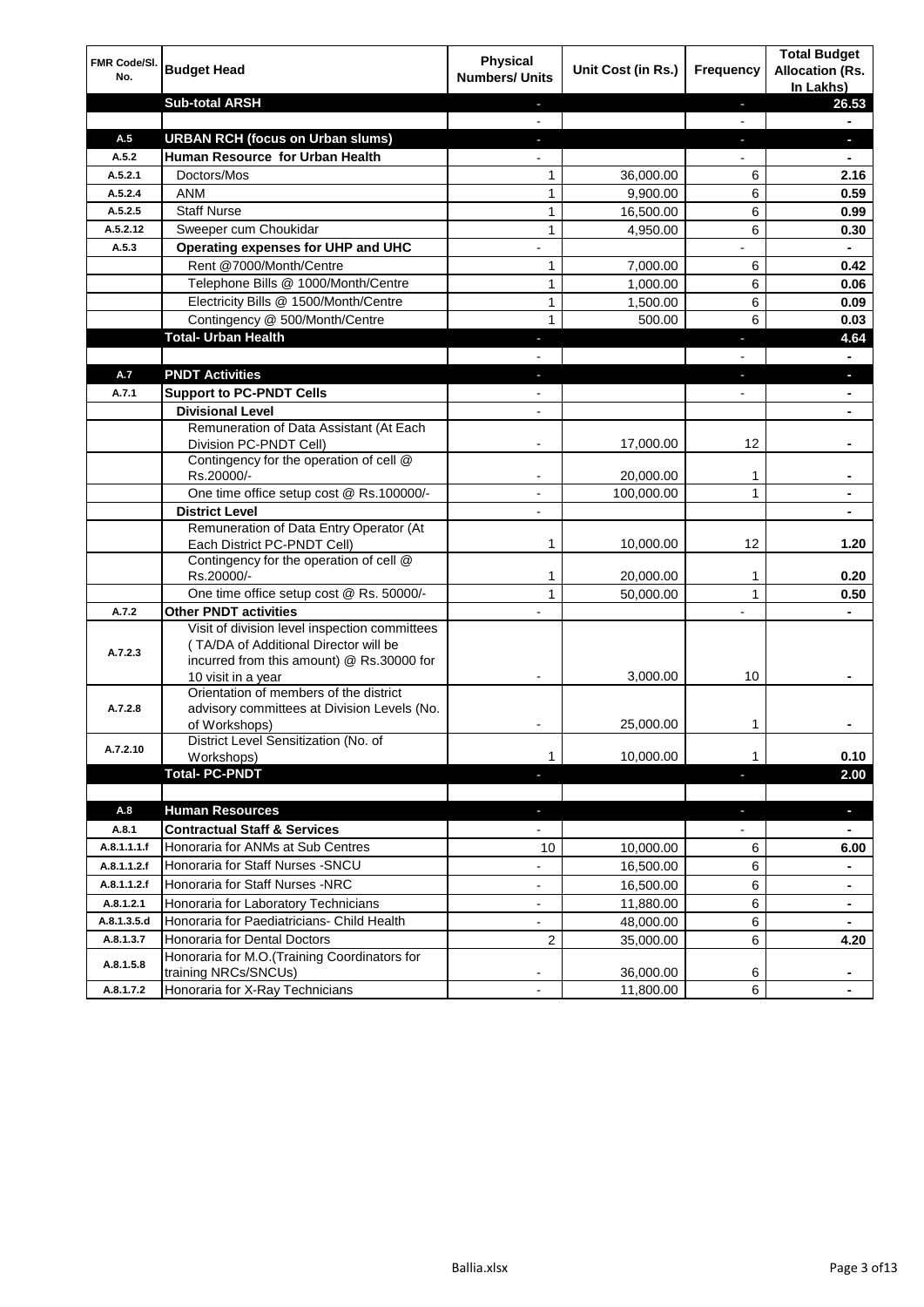| FMR Code/SI.<br>No. | <b>Budget Head</b>                                                          | <b>Physical</b><br><b>Numbers/ Units</b> | Unit Cost (in Rs.)   | Frequency                | <b>Total Budget</b><br><b>Allocation (Rs.</b> |
|---------------------|-----------------------------------------------------------------------------|------------------------------------------|----------------------|--------------------------|-----------------------------------------------|
| A.8.1.7.4           | <b>School Health Teams (Exclusively for SH)</b>                             |                                          |                      |                          | In Lakhs)                                     |
| A.8.1.7.4.a         | <b>Honoraria for Medical Officers</b>                                       | $\overline{\phantom{a}}$                 |                      | $\blacksquare$           | ٠                                             |
|                     | No. of MBBS Doctors-Existing                                                | 6                                        | 36,000.00            | 6                        | 12.96                                         |
|                     | No. of MBBS Doctors-New                                                     | 11                                       | 36,000.00            | $\overline{2}$           | 7.92                                          |
|                     | No. of BDS Doctors-Existing                                                 |                                          | 35,000.00            | 6                        | ٠                                             |
|                     | No. of AYUSH Doctors-Existing                                               |                                          | 24,000.00            | 6                        |                                               |
|                     | No. of AYUSH Doctors-New                                                    | 34                                       | 24,000.00            | $\overline{2}$           | 16.32                                         |
| A.8.1.7.4.b         | <b>Honoraria for Physiotherapists</b>                                       |                                          | 11,880.00            | 6                        |                                               |
| A.8.1.7.4.c         | <b>Honoraria for Dental Hygienists</b>                                      | $\overline{a}$                           | 11,880.00            | 6                        | ٠                                             |
| A.8.1.7.4.d         | Honoraria for Ophthalmic Assistants                                         |                                          | 11,880.00            | 6                        | ۰                                             |
|                     | Honoraria for Staff Nurses/GNMs-Existing                                    |                                          | 16,500.00            | 6                        |                                               |
| A.8.1.7.4.e         | Honoraria for Staff Nurses/GNMs-New                                         | 8                                        | 16,500.00            | $\overline{2}$           | 2.64                                          |
|                     | Honoraria for ANMs-Existing                                                 |                                          | 10,000.00            | 6                        |                                               |
| A.8.1.7.4.g         | Honoraria for ANMs-New                                                      | 26                                       | 10,000.00            | $\overline{2}$           | 5.20                                          |
|                     | Honoraria for FP Counsellors(@ Rs.9300/-                                    |                                          |                      |                          |                                               |
| A.8.1.7.5.1         | (Rs.9000/-Honoraria and 300/-for                                            |                                          |                      |                          |                                               |
|                     | communication support)                                                      | 2                                        | 9.300.00             | 6                        | 1.12                                          |
| A.8.1.7.5.2         | <b>Honoraria for ARSH Counsellors</b>                                       |                                          | 12,000.00            | 6                        |                                               |
| A.8.1.7.5.4         | <b>Honoraria for Nutritionist-NRC</b>                                       |                                          | 15,000.00            | 6                        |                                               |
|                     | Honoraria for Staff under Routine                                           |                                          |                      |                          |                                               |
|                     | <b>Immunization</b>                                                         |                                          |                      |                          | ٠                                             |
|                     | Refrigerator Mechanics-District Level                                       |                                          | 16,500.00            | 6                        |                                               |
| A.8.1.7.7           | Cold Chain Handlers-District Level<br>Vaccine Store Keepers-Division Level  | 1                                        | 9,900.00             | 6                        | 0.59                                          |
|                     |                                                                             |                                          | 22,000.00            | 6                        |                                               |
|                     | Refrigerator Mechanics-Division Level<br>Vaccine Van Drivers-Division Level |                                          | 16,500.00            | 6                        | ۰                                             |
|                     | Cold Chain Handlers-Division Level                                          |                                          | 16,500.00            | 6                        | ۰                                             |
| A.8.1.9             | <b>Honoraria for Data Entry Operators</b>                                   | 2                                        | 9,900.00             | 6<br>6                   |                                               |
| A.8.1.11.f          | <b>Honoraria for Caretakers-NRC</b>                                         |                                          | 8,800.00             |                          | 1.06<br>$\blacksquare$                        |
| A.8.1.11.f          | <b>Honoraria for Cooks-NRC</b>                                              |                                          | 4,000.00<br>5,000.00 | 6<br>6                   |                                               |
|                     | <b>TOTAL - HUMAN RESOURCE</b>                                               |                                          |                      |                          | 58.01                                         |
|                     |                                                                             |                                          |                      |                          |                                               |
| A.9                 | <b>TRAINING</b>                                                             | $\overline{\phantom{a}}$                 |                      | $\blacksquare$           | J,                                            |
|                     |                                                                             |                                          |                      |                          |                                               |
| A.9.3               | <b>Maternal Health Training</b>                                             | ٠                                        |                      | ٠                        | J,                                            |
| A.9.3.1             | <b>Skilled Attendance at Birth / SBA</b>                                    |                                          |                      |                          | ۰                                             |
| A.9.3.1.1           | Setting up of SBA Training Centres                                          | 1                                        | 25,000.00            | $\overline{\phantom{a}}$ | 0.25                                          |
|                     | <b>Training of Staff Nurses in SBA</b>                                      | $\overline{a}$                           |                      |                          |                                               |
| A.9.3.1.4           | Total Batches to be conducted (4 Per Batch)@                                |                                          |                      |                          |                                               |
|                     | Rs.103300/ Batch                                                            | 5                                        | 103,300.00           |                          | 5.17                                          |
| A.9.3.4             | <b>Safe Abortion Services Training</b>                                      |                                          |                      | $\blacksquare$           |                                               |
|                     | <b>Training of Medical Officers in safe</b>                                 |                                          |                      |                          |                                               |
| A.9.3.4.2           | abortion                                                                    |                                          |                      | $\overline{a}$           | ۰                                             |
|                     | Total Batches to be conducted @ Rs.52000<br>/batch                          |                                          | 52,000.00            |                          | ۰                                             |
| A.9.3.5             | RTI / STI Training                                                          | $\blacksquare$                           |                      | $\blacksquare$           | ٠                                             |
|                     | <b>Training of Medical Officers in RTI/STI</b>                              | $\blacksquare$                           |                      | $\overline{a}$           | ٠                                             |
| A.9.3.5.3           | Total Batches to be conducted @ Rs.72600                                    |                                          |                      |                          |                                               |
|                     | /batch                                                                      | 3                                        | 72,600.00            |                          | 2.18                                          |
|                     | Sub Total - Maternal Health Training                                        |                                          |                      |                          | 7.59                                          |
|                     |                                                                             |                                          |                      |                          |                                               |
| A.9.5               | <b>Child Health Training</b>                                                |                                          |                      |                          | ×,                                            |
| A.9.5.2.2           | <b>F-IMNCI Training for Medical Officers</b>                                |                                          |                      |                          |                                               |
|                     | <b>Total Training Load</b>                                                  |                                          |                      |                          |                                               |
|                     | <b>Batch Size/Participants</b>                                              | 16                                       |                      |                          |                                               |
|                     | No. of Batches                                                              |                                          | 212,900.00           | $\blacksquare$           |                                               |
|                     | Total Batches to be observed(25% of                                         |                                          |                      |                          |                                               |
|                     | organized batches)                                                          |                                          | 7,500.00             |                          |                                               |
| A.9.5.2.3           | <b>F-IMNCI Training for Staff Nurses</b>                                    |                                          |                      | $\overline{\phantom{a}}$ |                                               |
|                     | <b>Total Training Load</b>                                                  | $\blacksquare$                           |                      |                          |                                               |
|                     | <b>Batch Size/Participants</b>                                              |                                          |                      |                          |                                               |
|                     | No. of Batches                                                              |                                          | 206,900.00           |                          |                                               |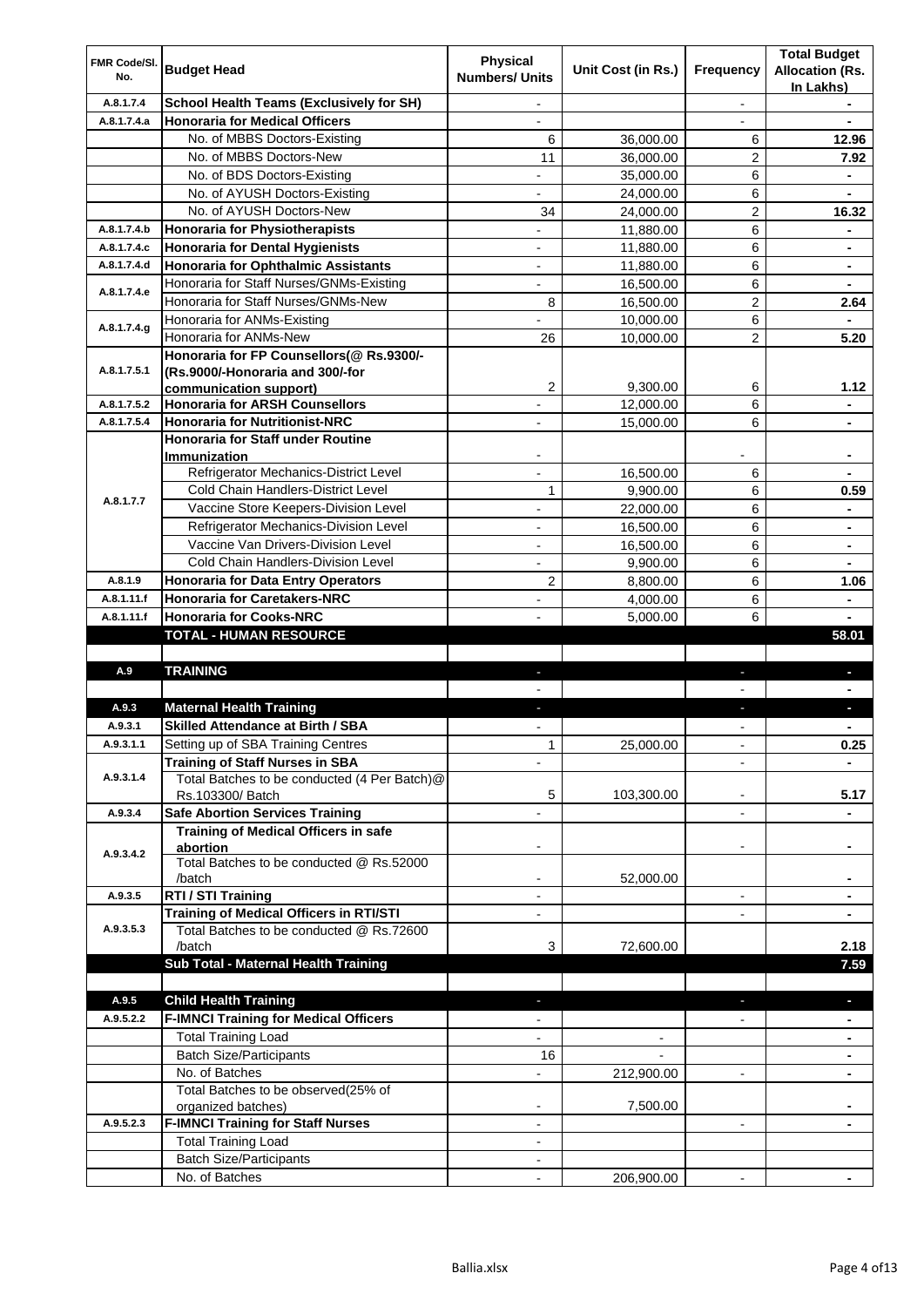| Total Batches to be observed(25% of<br>organized batches)<br>7,500.00<br><b>IMNCI Plus(CCSP)-10 Days TOT for</b><br>A.9.5.5.2.a<br><b>Physicians</b><br>$\overline{\phantom{a}}$<br>۰<br><b>Total Training Load</b><br><b>Batch Size/Participants</b><br>24<br>No. of Batches<br>576,300.00<br>Total Batches to be observed(25% of<br>11,000.00<br>organized batches)<br><b>Sub Total- Child Health Training</b><br>Adolescent Reproductive and Sexual Health/<br>A.9.7<br><b>ARSH Training</b><br><b>ARSH training for ANMs/LHVs</b><br>Total Batches to be conducted@ Rs.71000/<br>A.9.7.4<br><b>Batch</b><br>71,000.00<br>2.13<br>3<br><b>Sub Total- ARSH Training</b><br>2.13<br><b>Clinical Establishment Act</b><br>A.9.8.4.2<br>1<br>798,000.00<br>7.98<br>$\overline{\phantom{a}}$<br><b>TOTAL - Training</b><br>17.70<br>٠<br>PROGRAMME MANAGEMENT<br>A.10<br>L.<br>г<br><b>District Programme Management Support</b><br>A.10.2<br>Unit<br><b>Contractual Staffs for DPMSU</b><br>Honoraria for District Programme Manager<br>1<br>32,700.00<br>A.10.2.1<br>6<br>1.96<br>Honoraria for District Accounts Manager<br>1<br>26,650.00<br>A.10.2.2<br>6<br>1.60<br>Honoraria for District Data Manager(District<br>A.10.2.3<br>Data cum Account Assistant)<br>1<br>18,150.00<br>6<br>1.09<br>$\mathbf{1}$<br>6<br>Honoraria for Office Assistant<br>7,000.00<br>A.10.2.7<br>0.42<br>Operational Expenses for DPMU unit<br>1<br>6<br>A.10.2.8.1<br>75,000.00<br>4.50<br>Honoraria for District Community Process<br>A.10.2.8.2<br>26,650.00<br>6<br>1.60<br>Manager<br>1<br><b>Sub Total - DPMU</b><br>11.17<br><b>Block Programme Management Unit (BPMU)</b><br>A.10.3<br>A.10.3.1<br>Honoraria for Block Programme Managers<br>17<br>20,000.00<br>6<br>20.40<br>6<br>A.10.3.2<br>Honoraria for Block Accounts Managers<br>17<br>10,000.00<br>10.20<br><b>Sub Total - DPMU</b><br>30.60<br>L.<br>T<br>A.10.6<br><b>Concurrent Audit System</b><br>$\overline{\phantom{a}}$<br>$\overline{\phantom{a}}$<br>$\blacksquare$<br>Budget For Block Units(Rs.1500 per<br>Block/Quarter)<br>1,500.00<br>17<br>4<br>1.02<br>Budget For District (District HO Rs.<br>12<br>0.54<br>4500/Month)<br>1<br>4,500.00<br><b>Sub Total - Concurrent Audit</b><br>1.56<br><b>Mobility Support, Field Visits</b><br>A.10.7<br>÷,<br>۰<br>Mobility Support-DPMU/District (2 Vehicles<br>A.10.7.2<br>per District per month)<br>2<br>25,000.00<br>12<br>6.00<br>Mobility Support-BPMU/Block (1 Vehicle per<br>A.10.7.3<br>17<br>12<br>District per Month)<br>25,000.00<br>51.00<br>Mobility Support for Div.PMU Division & AD<br>A.10.7.4.1<br>12<br>Offices( 1 vehicle per Division)<br>25,000.00<br>Sub Total - Mobility Support, Field Visits<br>57.00<br><b>TOTAL - Programme Management</b><br>100.33<br>н<br><b>GRAND TOTAL- RCH FLEXIPOOL</b><br>1,358.58 | <b>FMR Code/SI.</b><br>No. | <b>Budget Head</b> | <b>Physical</b><br><b>Numbers/ Units</b> | Unit Cost (in Rs.) | Frequency | <b>Total Budget</b><br><b>Allocation (Rs.</b><br>In Lakhs) |
|--------------------------------------------------------------------------------------------------------------------------------------------------------------------------------------------------------------------------------------------------------------------------------------------------------------------------------------------------------------------------------------------------------------------------------------------------------------------------------------------------------------------------------------------------------------------------------------------------------------------------------------------------------------------------------------------------------------------------------------------------------------------------------------------------------------------------------------------------------------------------------------------------------------------------------------------------------------------------------------------------------------------------------------------------------------------------------------------------------------------------------------------------------------------------------------------------------------------------------------------------------------------------------------------------------------------------------------------------------------------------------------------------------------------------------------------------------------------------------------------------------------------------------------------------------------------------------------------------------------------------------------------------------------------------------------------------------------------------------------------------------------------------------------------------------------------------------------------------------------------------------------------------------------------------------------------------------------------------------------------------------------------------------------------------------------------------------------------------------------------------------------------------------------------------------------------------------------------------------------------------------------------------------------------------------------------------------------------------------------------------------------------------------------------------------------------------------------------------------------------------------------------------------------------------------------------------------------------------------------------------------------------------------------------------------------------------------------------------------------------------------------------------------------------------------------------------------------------------|----------------------------|--------------------|------------------------------------------|--------------------|-----------|------------------------------------------------------------|
|                                                                                                                                                                                                                                                                                                                                                                                                                                                                                                                                                                                                                                                                                                                                                                                                                                                                                                                                                                                                                                                                                                                                                                                                                                                                                                                                                                                                                                                                                                                                                                                                                                                                                                                                                                                                                                                                                                                                                                                                                                                                                                                                                                                                                                                                                                                                                                                                                                                                                                                                                                                                                                                                                                                                                                                                                                                  |                            |                    |                                          |                    |           |                                                            |
|                                                                                                                                                                                                                                                                                                                                                                                                                                                                                                                                                                                                                                                                                                                                                                                                                                                                                                                                                                                                                                                                                                                                                                                                                                                                                                                                                                                                                                                                                                                                                                                                                                                                                                                                                                                                                                                                                                                                                                                                                                                                                                                                                                                                                                                                                                                                                                                                                                                                                                                                                                                                                                                                                                                                                                                                                                                  |                            |                    |                                          |                    |           |                                                            |
|                                                                                                                                                                                                                                                                                                                                                                                                                                                                                                                                                                                                                                                                                                                                                                                                                                                                                                                                                                                                                                                                                                                                                                                                                                                                                                                                                                                                                                                                                                                                                                                                                                                                                                                                                                                                                                                                                                                                                                                                                                                                                                                                                                                                                                                                                                                                                                                                                                                                                                                                                                                                                                                                                                                                                                                                                                                  |                            |                    |                                          |                    |           |                                                            |
|                                                                                                                                                                                                                                                                                                                                                                                                                                                                                                                                                                                                                                                                                                                                                                                                                                                                                                                                                                                                                                                                                                                                                                                                                                                                                                                                                                                                                                                                                                                                                                                                                                                                                                                                                                                                                                                                                                                                                                                                                                                                                                                                                                                                                                                                                                                                                                                                                                                                                                                                                                                                                                                                                                                                                                                                                                                  |                            |                    |                                          |                    |           |                                                            |
|                                                                                                                                                                                                                                                                                                                                                                                                                                                                                                                                                                                                                                                                                                                                                                                                                                                                                                                                                                                                                                                                                                                                                                                                                                                                                                                                                                                                                                                                                                                                                                                                                                                                                                                                                                                                                                                                                                                                                                                                                                                                                                                                                                                                                                                                                                                                                                                                                                                                                                                                                                                                                                                                                                                                                                                                                                                  |                            |                    |                                          |                    |           |                                                            |
|                                                                                                                                                                                                                                                                                                                                                                                                                                                                                                                                                                                                                                                                                                                                                                                                                                                                                                                                                                                                                                                                                                                                                                                                                                                                                                                                                                                                                                                                                                                                                                                                                                                                                                                                                                                                                                                                                                                                                                                                                                                                                                                                                                                                                                                                                                                                                                                                                                                                                                                                                                                                                                                                                                                                                                                                                                                  |                            |                    |                                          |                    |           |                                                            |
|                                                                                                                                                                                                                                                                                                                                                                                                                                                                                                                                                                                                                                                                                                                                                                                                                                                                                                                                                                                                                                                                                                                                                                                                                                                                                                                                                                                                                                                                                                                                                                                                                                                                                                                                                                                                                                                                                                                                                                                                                                                                                                                                                                                                                                                                                                                                                                                                                                                                                                                                                                                                                                                                                                                                                                                                                                                  |                            |                    |                                          |                    |           |                                                            |
|                                                                                                                                                                                                                                                                                                                                                                                                                                                                                                                                                                                                                                                                                                                                                                                                                                                                                                                                                                                                                                                                                                                                                                                                                                                                                                                                                                                                                                                                                                                                                                                                                                                                                                                                                                                                                                                                                                                                                                                                                                                                                                                                                                                                                                                                                                                                                                                                                                                                                                                                                                                                                                                                                                                                                                                                                                                  |                            |                    |                                          |                    |           |                                                            |
|                                                                                                                                                                                                                                                                                                                                                                                                                                                                                                                                                                                                                                                                                                                                                                                                                                                                                                                                                                                                                                                                                                                                                                                                                                                                                                                                                                                                                                                                                                                                                                                                                                                                                                                                                                                                                                                                                                                                                                                                                                                                                                                                                                                                                                                                                                                                                                                                                                                                                                                                                                                                                                                                                                                                                                                                                                                  |                            |                    |                                          |                    |           |                                                            |
|                                                                                                                                                                                                                                                                                                                                                                                                                                                                                                                                                                                                                                                                                                                                                                                                                                                                                                                                                                                                                                                                                                                                                                                                                                                                                                                                                                                                                                                                                                                                                                                                                                                                                                                                                                                                                                                                                                                                                                                                                                                                                                                                                                                                                                                                                                                                                                                                                                                                                                                                                                                                                                                                                                                                                                                                                                                  |                            |                    |                                          |                    |           |                                                            |
|                                                                                                                                                                                                                                                                                                                                                                                                                                                                                                                                                                                                                                                                                                                                                                                                                                                                                                                                                                                                                                                                                                                                                                                                                                                                                                                                                                                                                                                                                                                                                                                                                                                                                                                                                                                                                                                                                                                                                                                                                                                                                                                                                                                                                                                                                                                                                                                                                                                                                                                                                                                                                                                                                                                                                                                                                                                  |                            |                    |                                          |                    |           |                                                            |
|                                                                                                                                                                                                                                                                                                                                                                                                                                                                                                                                                                                                                                                                                                                                                                                                                                                                                                                                                                                                                                                                                                                                                                                                                                                                                                                                                                                                                                                                                                                                                                                                                                                                                                                                                                                                                                                                                                                                                                                                                                                                                                                                                                                                                                                                                                                                                                                                                                                                                                                                                                                                                                                                                                                                                                                                                                                  |                            |                    |                                          |                    |           |                                                            |
|                                                                                                                                                                                                                                                                                                                                                                                                                                                                                                                                                                                                                                                                                                                                                                                                                                                                                                                                                                                                                                                                                                                                                                                                                                                                                                                                                                                                                                                                                                                                                                                                                                                                                                                                                                                                                                                                                                                                                                                                                                                                                                                                                                                                                                                                                                                                                                                                                                                                                                                                                                                                                                                                                                                                                                                                                                                  |                            |                    |                                          |                    |           |                                                            |
|                                                                                                                                                                                                                                                                                                                                                                                                                                                                                                                                                                                                                                                                                                                                                                                                                                                                                                                                                                                                                                                                                                                                                                                                                                                                                                                                                                                                                                                                                                                                                                                                                                                                                                                                                                                                                                                                                                                                                                                                                                                                                                                                                                                                                                                                                                                                                                                                                                                                                                                                                                                                                                                                                                                                                                                                                                                  |                            |                    |                                          |                    |           |                                                            |
|                                                                                                                                                                                                                                                                                                                                                                                                                                                                                                                                                                                                                                                                                                                                                                                                                                                                                                                                                                                                                                                                                                                                                                                                                                                                                                                                                                                                                                                                                                                                                                                                                                                                                                                                                                                                                                                                                                                                                                                                                                                                                                                                                                                                                                                                                                                                                                                                                                                                                                                                                                                                                                                                                                                                                                                                                                                  |                            |                    |                                          |                    |           |                                                            |
|                                                                                                                                                                                                                                                                                                                                                                                                                                                                                                                                                                                                                                                                                                                                                                                                                                                                                                                                                                                                                                                                                                                                                                                                                                                                                                                                                                                                                                                                                                                                                                                                                                                                                                                                                                                                                                                                                                                                                                                                                                                                                                                                                                                                                                                                                                                                                                                                                                                                                                                                                                                                                                                                                                                                                                                                                                                  |                            |                    |                                          |                    |           |                                                            |
|                                                                                                                                                                                                                                                                                                                                                                                                                                                                                                                                                                                                                                                                                                                                                                                                                                                                                                                                                                                                                                                                                                                                                                                                                                                                                                                                                                                                                                                                                                                                                                                                                                                                                                                                                                                                                                                                                                                                                                                                                                                                                                                                                                                                                                                                                                                                                                                                                                                                                                                                                                                                                                                                                                                                                                                                                                                  |                            |                    |                                          |                    |           |                                                            |
|                                                                                                                                                                                                                                                                                                                                                                                                                                                                                                                                                                                                                                                                                                                                                                                                                                                                                                                                                                                                                                                                                                                                                                                                                                                                                                                                                                                                                                                                                                                                                                                                                                                                                                                                                                                                                                                                                                                                                                                                                                                                                                                                                                                                                                                                                                                                                                                                                                                                                                                                                                                                                                                                                                                                                                                                                                                  |                            |                    |                                          |                    |           |                                                            |
|                                                                                                                                                                                                                                                                                                                                                                                                                                                                                                                                                                                                                                                                                                                                                                                                                                                                                                                                                                                                                                                                                                                                                                                                                                                                                                                                                                                                                                                                                                                                                                                                                                                                                                                                                                                                                                                                                                                                                                                                                                                                                                                                                                                                                                                                                                                                                                                                                                                                                                                                                                                                                                                                                                                                                                                                                                                  |                            |                    |                                          |                    |           |                                                            |
|                                                                                                                                                                                                                                                                                                                                                                                                                                                                                                                                                                                                                                                                                                                                                                                                                                                                                                                                                                                                                                                                                                                                                                                                                                                                                                                                                                                                                                                                                                                                                                                                                                                                                                                                                                                                                                                                                                                                                                                                                                                                                                                                                                                                                                                                                                                                                                                                                                                                                                                                                                                                                                                                                                                                                                                                                                                  |                            |                    |                                          |                    |           |                                                            |
|                                                                                                                                                                                                                                                                                                                                                                                                                                                                                                                                                                                                                                                                                                                                                                                                                                                                                                                                                                                                                                                                                                                                                                                                                                                                                                                                                                                                                                                                                                                                                                                                                                                                                                                                                                                                                                                                                                                                                                                                                                                                                                                                                                                                                                                                                                                                                                                                                                                                                                                                                                                                                                                                                                                                                                                                                                                  |                            |                    |                                          |                    |           |                                                            |
|                                                                                                                                                                                                                                                                                                                                                                                                                                                                                                                                                                                                                                                                                                                                                                                                                                                                                                                                                                                                                                                                                                                                                                                                                                                                                                                                                                                                                                                                                                                                                                                                                                                                                                                                                                                                                                                                                                                                                                                                                                                                                                                                                                                                                                                                                                                                                                                                                                                                                                                                                                                                                                                                                                                                                                                                                                                  |                            |                    |                                          |                    |           |                                                            |
|                                                                                                                                                                                                                                                                                                                                                                                                                                                                                                                                                                                                                                                                                                                                                                                                                                                                                                                                                                                                                                                                                                                                                                                                                                                                                                                                                                                                                                                                                                                                                                                                                                                                                                                                                                                                                                                                                                                                                                                                                                                                                                                                                                                                                                                                                                                                                                                                                                                                                                                                                                                                                                                                                                                                                                                                                                                  |                            |                    |                                          |                    |           |                                                            |
|                                                                                                                                                                                                                                                                                                                                                                                                                                                                                                                                                                                                                                                                                                                                                                                                                                                                                                                                                                                                                                                                                                                                                                                                                                                                                                                                                                                                                                                                                                                                                                                                                                                                                                                                                                                                                                                                                                                                                                                                                                                                                                                                                                                                                                                                                                                                                                                                                                                                                                                                                                                                                                                                                                                                                                                                                                                  |                            |                    |                                          |                    |           |                                                            |
|                                                                                                                                                                                                                                                                                                                                                                                                                                                                                                                                                                                                                                                                                                                                                                                                                                                                                                                                                                                                                                                                                                                                                                                                                                                                                                                                                                                                                                                                                                                                                                                                                                                                                                                                                                                                                                                                                                                                                                                                                                                                                                                                                                                                                                                                                                                                                                                                                                                                                                                                                                                                                                                                                                                                                                                                                                                  |                            |                    |                                          |                    |           |                                                            |
|                                                                                                                                                                                                                                                                                                                                                                                                                                                                                                                                                                                                                                                                                                                                                                                                                                                                                                                                                                                                                                                                                                                                                                                                                                                                                                                                                                                                                                                                                                                                                                                                                                                                                                                                                                                                                                                                                                                                                                                                                                                                                                                                                                                                                                                                                                                                                                                                                                                                                                                                                                                                                                                                                                                                                                                                                                                  |                            |                    |                                          |                    |           |                                                            |
|                                                                                                                                                                                                                                                                                                                                                                                                                                                                                                                                                                                                                                                                                                                                                                                                                                                                                                                                                                                                                                                                                                                                                                                                                                                                                                                                                                                                                                                                                                                                                                                                                                                                                                                                                                                                                                                                                                                                                                                                                                                                                                                                                                                                                                                                                                                                                                                                                                                                                                                                                                                                                                                                                                                                                                                                                                                  |                            |                    |                                          |                    |           |                                                            |
|                                                                                                                                                                                                                                                                                                                                                                                                                                                                                                                                                                                                                                                                                                                                                                                                                                                                                                                                                                                                                                                                                                                                                                                                                                                                                                                                                                                                                                                                                                                                                                                                                                                                                                                                                                                                                                                                                                                                                                                                                                                                                                                                                                                                                                                                                                                                                                                                                                                                                                                                                                                                                                                                                                                                                                                                                                                  |                            |                    |                                          |                    |           |                                                            |
|                                                                                                                                                                                                                                                                                                                                                                                                                                                                                                                                                                                                                                                                                                                                                                                                                                                                                                                                                                                                                                                                                                                                                                                                                                                                                                                                                                                                                                                                                                                                                                                                                                                                                                                                                                                                                                                                                                                                                                                                                                                                                                                                                                                                                                                                                                                                                                                                                                                                                                                                                                                                                                                                                                                                                                                                                                                  |                            |                    |                                          |                    |           |                                                            |
|                                                                                                                                                                                                                                                                                                                                                                                                                                                                                                                                                                                                                                                                                                                                                                                                                                                                                                                                                                                                                                                                                                                                                                                                                                                                                                                                                                                                                                                                                                                                                                                                                                                                                                                                                                                                                                                                                                                                                                                                                                                                                                                                                                                                                                                                                                                                                                                                                                                                                                                                                                                                                                                                                                                                                                                                                                                  |                            |                    |                                          |                    |           |                                                            |
|                                                                                                                                                                                                                                                                                                                                                                                                                                                                                                                                                                                                                                                                                                                                                                                                                                                                                                                                                                                                                                                                                                                                                                                                                                                                                                                                                                                                                                                                                                                                                                                                                                                                                                                                                                                                                                                                                                                                                                                                                                                                                                                                                                                                                                                                                                                                                                                                                                                                                                                                                                                                                                                                                                                                                                                                                                                  |                            |                    |                                          |                    |           |                                                            |
|                                                                                                                                                                                                                                                                                                                                                                                                                                                                                                                                                                                                                                                                                                                                                                                                                                                                                                                                                                                                                                                                                                                                                                                                                                                                                                                                                                                                                                                                                                                                                                                                                                                                                                                                                                                                                                                                                                                                                                                                                                                                                                                                                                                                                                                                                                                                                                                                                                                                                                                                                                                                                                                                                                                                                                                                                                                  |                            |                    |                                          |                    |           |                                                            |
|                                                                                                                                                                                                                                                                                                                                                                                                                                                                                                                                                                                                                                                                                                                                                                                                                                                                                                                                                                                                                                                                                                                                                                                                                                                                                                                                                                                                                                                                                                                                                                                                                                                                                                                                                                                                                                                                                                                                                                                                                                                                                                                                                                                                                                                                                                                                                                                                                                                                                                                                                                                                                                                                                                                                                                                                                                                  |                            |                    |                                          |                    |           |                                                            |
|                                                                                                                                                                                                                                                                                                                                                                                                                                                                                                                                                                                                                                                                                                                                                                                                                                                                                                                                                                                                                                                                                                                                                                                                                                                                                                                                                                                                                                                                                                                                                                                                                                                                                                                                                                                                                                                                                                                                                                                                                                                                                                                                                                                                                                                                                                                                                                                                                                                                                                                                                                                                                                                                                                                                                                                                                                                  |                            |                    |                                          |                    |           |                                                            |
|                                                                                                                                                                                                                                                                                                                                                                                                                                                                                                                                                                                                                                                                                                                                                                                                                                                                                                                                                                                                                                                                                                                                                                                                                                                                                                                                                                                                                                                                                                                                                                                                                                                                                                                                                                                                                                                                                                                                                                                                                                                                                                                                                                                                                                                                                                                                                                                                                                                                                                                                                                                                                                                                                                                                                                                                                                                  |                            |                    |                                          |                    |           |                                                            |
|                                                                                                                                                                                                                                                                                                                                                                                                                                                                                                                                                                                                                                                                                                                                                                                                                                                                                                                                                                                                                                                                                                                                                                                                                                                                                                                                                                                                                                                                                                                                                                                                                                                                                                                                                                                                                                                                                                                                                                                                                                                                                                                                                                                                                                                                                                                                                                                                                                                                                                                                                                                                                                                                                                                                                                                                                                                  |                            |                    |                                          |                    |           |                                                            |
|                                                                                                                                                                                                                                                                                                                                                                                                                                                                                                                                                                                                                                                                                                                                                                                                                                                                                                                                                                                                                                                                                                                                                                                                                                                                                                                                                                                                                                                                                                                                                                                                                                                                                                                                                                                                                                                                                                                                                                                                                                                                                                                                                                                                                                                                                                                                                                                                                                                                                                                                                                                                                                                                                                                                                                                                                                                  |                            |                    |                                          |                    |           |                                                            |
|                                                                                                                                                                                                                                                                                                                                                                                                                                                                                                                                                                                                                                                                                                                                                                                                                                                                                                                                                                                                                                                                                                                                                                                                                                                                                                                                                                                                                                                                                                                                                                                                                                                                                                                                                                                                                                                                                                                                                                                                                                                                                                                                                                                                                                                                                                                                                                                                                                                                                                                                                                                                                                                                                                                                                                                                                                                  |                            |                    |                                          |                    |           |                                                            |
|                                                                                                                                                                                                                                                                                                                                                                                                                                                                                                                                                                                                                                                                                                                                                                                                                                                                                                                                                                                                                                                                                                                                                                                                                                                                                                                                                                                                                                                                                                                                                                                                                                                                                                                                                                                                                                                                                                                                                                                                                                                                                                                                                                                                                                                                                                                                                                                                                                                                                                                                                                                                                                                                                                                                                                                                                                                  |                            |                    |                                          |                    |           |                                                            |
|                                                                                                                                                                                                                                                                                                                                                                                                                                                                                                                                                                                                                                                                                                                                                                                                                                                                                                                                                                                                                                                                                                                                                                                                                                                                                                                                                                                                                                                                                                                                                                                                                                                                                                                                                                                                                                                                                                                                                                                                                                                                                                                                                                                                                                                                                                                                                                                                                                                                                                                                                                                                                                                                                                                                                                                                                                                  |                            |                    |                                          |                    |           |                                                            |
|                                                                                                                                                                                                                                                                                                                                                                                                                                                                                                                                                                                                                                                                                                                                                                                                                                                                                                                                                                                                                                                                                                                                                                                                                                                                                                                                                                                                                                                                                                                                                                                                                                                                                                                                                                                                                                                                                                                                                                                                                                                                                                                                                                                                                                                                                                                                                                                                                                                                                                                                                                                                                                                                                                                                                                                                                                                  |                            |                    |                                          |                    |           |                                                            |
|                                                                                                                                                                                                                                                                                                                                                                                                                                                                                                                                                                                                                                                                                                                                                                                                                                                                                                                                                                                                                                                                                                                                                                                                                                                                                                                                                                                                                                                                                                                                                                                                                                                                                                                                                                                                                                                                                                                                                                                                                                                                                                                                                                                                                                                                                                                                                                                                                                                                                                                                                                                                                                                                                                                                                                                                                                                  |                            |                    |                                          |                    |           |                                                            |
|                                                                                                                                                                                                                                                                                                                                                                                                                                                                                                                                                                                                                                                                                                                                                                                                                                                                                                                                                                                                                                                                                                                                                                                                                                                                                                                                                                                                                                                                                                                                                                                                                                                                                                                                                                                                                                                                                                                                                                                                                                                                                                                                                                                                                                                                                                                                                                                                                                                                                                                                                                                                                                                                                                                                                                                                                                                  |                            |                    |                                          |                    |           |                                                            |
|                                                                                                                                                                                                                                                                                                                                                                                                                                                                                                                                                                                                                                                                                                                                                                                                                                                                                                                                                                                                                                                                                                                                                                                                                                                                                                                                                                                                                                                                                                                                                                                                                                                                                                                                                                                                                                                                                                                                                                                                                                                                                                                                                                                                                                                                                                                                                                                                                                                                                                                                                                                                                                                                                                                                                                                                                                                  |                            |                    |                                          |                    |           |                                                            |
|                                                                                                                                                                                                                                                                                                                                                                                                                                                                                                                                                                                                                                                                                                                                                                                                                                                                                                                                                                                                                                                                                                                                                                                                                                                                                                                                                                                                                                                                                                                                                                                                                                                                                                                                                                                                                                                                                                                                                                                                                                                                                                                                                                                                                                                                                                                                                                                                                                                                                                                                                                                                                                                                                                                                                                                                                                                  |                            |                    |                                          |                    |           |                                                            |
|                                                                                                                                                                                                                                                                                                                                                                                                                                                                                                                                                                                                                                                                                                                                                                                                                                                                                                                                                                                                                                                                                                                                                                                                                                                                                                                                                                                                                                                                                                                                                                                                                                                                                                                                                                                                                                                                                                                                                                                                                                                                                                                                                                                                                                                                                                                                                                                                                                                                                                                                                                                                                                                                                                                                                                                                                                                  |                            |                    |                                          |                    |           |                                                            |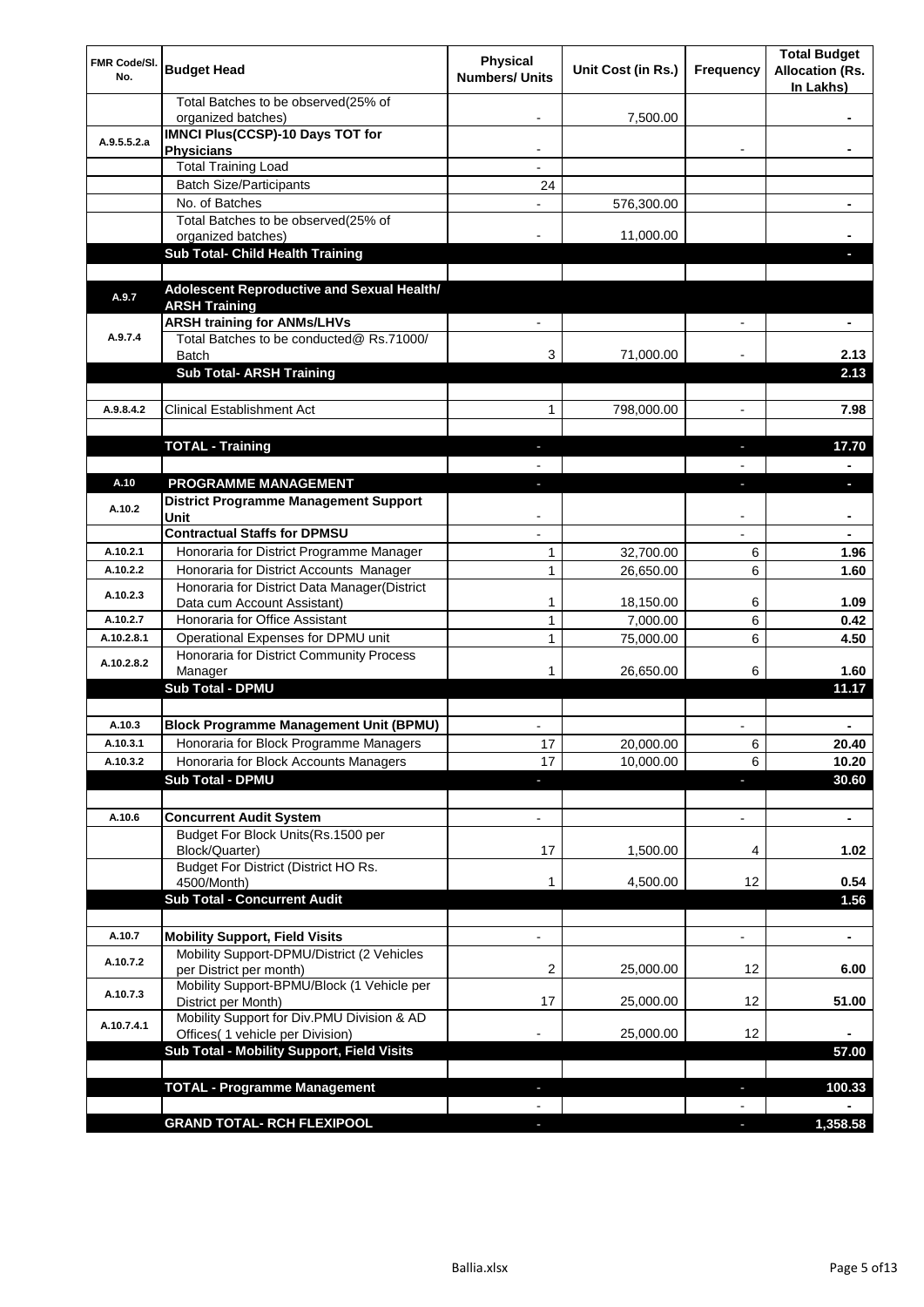| <b>FMR Code/SI.</b><br>No. | <b>Budget Head</b>                                                                                                                                                         | <b>Physical</b><br><b>Numbers/ Units</b> | Unit Cost (in Rs.) | Frequency                | <b>Total Budget</b><br><b>Allocation (Rs.</b><br>In Lakhs) |
|----------------------------|----------------------------------------------------------------------------------------------------------------------------------------------------------------------------|------------------------------------------|--------------------|--------------------------|------------------------------------------------------------|
|                            |                                                                                                                                                                            |                                          |                    |                          |                                                            |
| в                          | <b>MISSION FLEXIPOOL</b>                                                                                                                                                   |                                          |                    |                          |                                                            |
| <b>B1</b>                  | ASHA                                                                                                                                                                       |                                          |                    |                          |                                                            |
| B1.1.1.4.2                 | ASHA State Trainers - TOT (Module VI&VII)-<br>National Level-Cost of TA/DA                                                                                                 |                                          | 15,000.00          | $\overline{\phantom{0}}$ |                                                            |
| B1.1.3.3                   | <b>Incentive for FP</b>                                                                                                                                                    |                                          |                    |                          |                                                            |
| B1.1.3.3.1                 | Incentive for ASHA @ Rs. 1000 if a couple<br>adopts permanent methods after 02<br>children(Assumed that 15.56 % clients<br>adopts permanent methods after 02<br>children). | 1,224                                    | 1,000.00           |                          | 12.24                                                      |
| B1.1.3.5                   | <b>Other incentive</b>                                                                                                                                                     |                                          |                    |                          |                                                            |
| B1.1.3.5.1                 | On taking Complicated On pregnancy cases<br>or New born cases to the health facility<br>@Rs.150/- case (up to 3 cases/year)                                                | 2,919                                    | 150.00             | 3                        | 13.14                                                      |
| B1.1.3.5.3                 | Birth & Death Registration (For 30 birth & 9<br>deaths/ASHA) -Amount Approved 90% Only                                                                                     | 2,919                                    | 180.00             |                          | 4.73                                                       |
| B1.1.3.5.5                 | TA/DA for attending Monthly Meetings<br>@Rs.100/Meeting - Amount Approved 90%                                                                                              |                                          |                    |                          |                                                            |
|                            | Only<br>Maternal Death Audit Information                                                                                                                                   | 2,919                                    | 100.00             | 12                       | 31.53                                                      |
| B1.1.3.5.6                 | (@Rs.200/Case)-Amount Approved 50%<br>Only                                                                                                                                 | 348                                      | 200.00             |                          | 0.35                                                       |
|                            | Incentives to ASHA Sangini(@Rs.150 for                                                                                                                                     |                                          |                    |                          |                                                            |
| B1.1.3.5.12                | one field visit and 20 visits per month)                                                                                                                                   |                                          | 3,000.00           | 10                       | ٠                                                          |
| B1.1.3.6                   | <b>Other Activities</b>                                                                                                                                                    |                                          |                    |                          | $\blacksquare$                                             |
| B1.1.3.6.1                 | ASHA Divas/Annual ASHA Samellan-                                                                                                                                           |                                          |                    |                          |                                                            |
|                            | (Amount Approved 70% Only)                                                                                                                                                 | 2,919                                    | 250.00             |                          | 5.11                                                       |
|                            | <b>ASHA Payment Voucher</b>                                                                                                                                                | 2,919                                    | 25.00              |                          | 0.73                                                       |
| B1.1.3.6.3                 | <b>ASHA Master Payment Register</b><br><b>ASHA Sangini Format</b>                                                                                                          | 17                                       | 150.00             |                          | 0.03<br>0.06                                               |
| B1.1.4                     | Awards to ASHA's/Link workers                                                                                                                                              | 128<br>17                                | 50.00<br>5,000.00  | $\overline{\phantom{a}}$ | 0.85                                                       |
|                            | <b>ASHA Resource Centre/ASHA Mentoring</b>                                                                                                                                 |                                          |                    |                          |                                                            |
| B1.1.5                     | Group<br>Mobility Costs ASHA Mentoring Group for                                                                                                                           |                                          |                    |                          |                                                            |
| B1.1.5.4                   | district*4 meetings@Rs.2500/meeting                                                                                                                                        | 4                                        | 2,500.00           |                          | 0.10                                                       |
|                            | <b>Sub Total - ASHA</b>                                                                                                                                                    |                                          |                    |                          | 68.85                                                      |
|                            |                                                                                                                                                                            |                                          |                    |                          |                                                            |
| <b>B2</b>                  | <b>Untied Funds</b>                                                                                                                                                        | J                                        |                    |                          | г                                                          |
| <b>B2.1</b>                | No. of CHCs/SDH and Amount Approved 71%<br>Only                                                                                                                            | 23                                       | 50,000.00          | 1                        | 8.17                                                       |
| B <sub>2.2</sub>           | No. of PHCs and Amount Approved 93% Only                                                                                                                                   | 66                                       | 25,000.00          | 1                        | 15.35                                                      |
| B <sub>2.3</sub>           | No. of Sub Centres and Amount Approved<br>46% Only                                                                                                                         | 366                                      | 10,000.00          | 1                        | 16.84                                                      |
| B <sub>2.4</sub>           | No. of VHNSCs and Amount Approved 36%<br>Only<br><b>Sub Total - Untied Funds</b>                                                                                           | 616                                      | 10,000.00          | 1                        | 22.18                                                      |
|                            |                                                                                                                                                                            |                                          |                    |                          | 62.52                                                      |
| <b>B.3</b>                 | <b>Annual Maintenance Grants</b>                                                                                                                                           | н                                        |                    | $\blacksquare$           |                                                            |
| <b>B3.1</b>                | No. of CHCs and Amount Approved 70% Only                                                                                                                                   | 23                                       | 100,000.00         | 1                        | 16.10                                                      |
| <b>B3.2</b>                | No. of PHCs and Amount Approved 69% Only                                                                                                                                   | 51                                       | 50,000.00          | 1                        | 17.60                                                      |
| <b>B3.3</b>                | No. of Sub Centres and Amount Approved<br>49% Only                                                                                                                         | 349                                      | 10,000.00          | 1                        | 17.10                                                      |
|                            | Sub Total - AMG                                                                                                                                                            |                                          |                    |                          | 50.80                                                      |
| <b>B.6</b>                 | <b>Corpus Grants to HMS/RKS</b>                                                                                                                                            | L.                                       |                    | г                        | L.                                                         |
| B6.1                       | District Hospitals (DH+DWH)                                                                                                                                                | $\overline{\mathbf{c}}$                  |                    |                          |                                                            |
|                            | Amount Approved for District Hospitals                                                                                                                                     |                                          |                    |                          | 5.48                                                       |
| B6.2                       | No. of CHCs and Amount Approved 90% Only                                                                                                                                   | 23                                       | 100,000.00         | 1                        | 20.70                                                      |
| B6.3                       | No. of PHCs and Amount Approved 90% Only                                                                                                                                   | 66                                       | 50,000.00          |                          | 29.70                                                      |
|                            | <b>Sub Total - HMS/RKS</b>                                                                                                                                                 | a.                                       |                    | ×.                       | 55.88                                                      |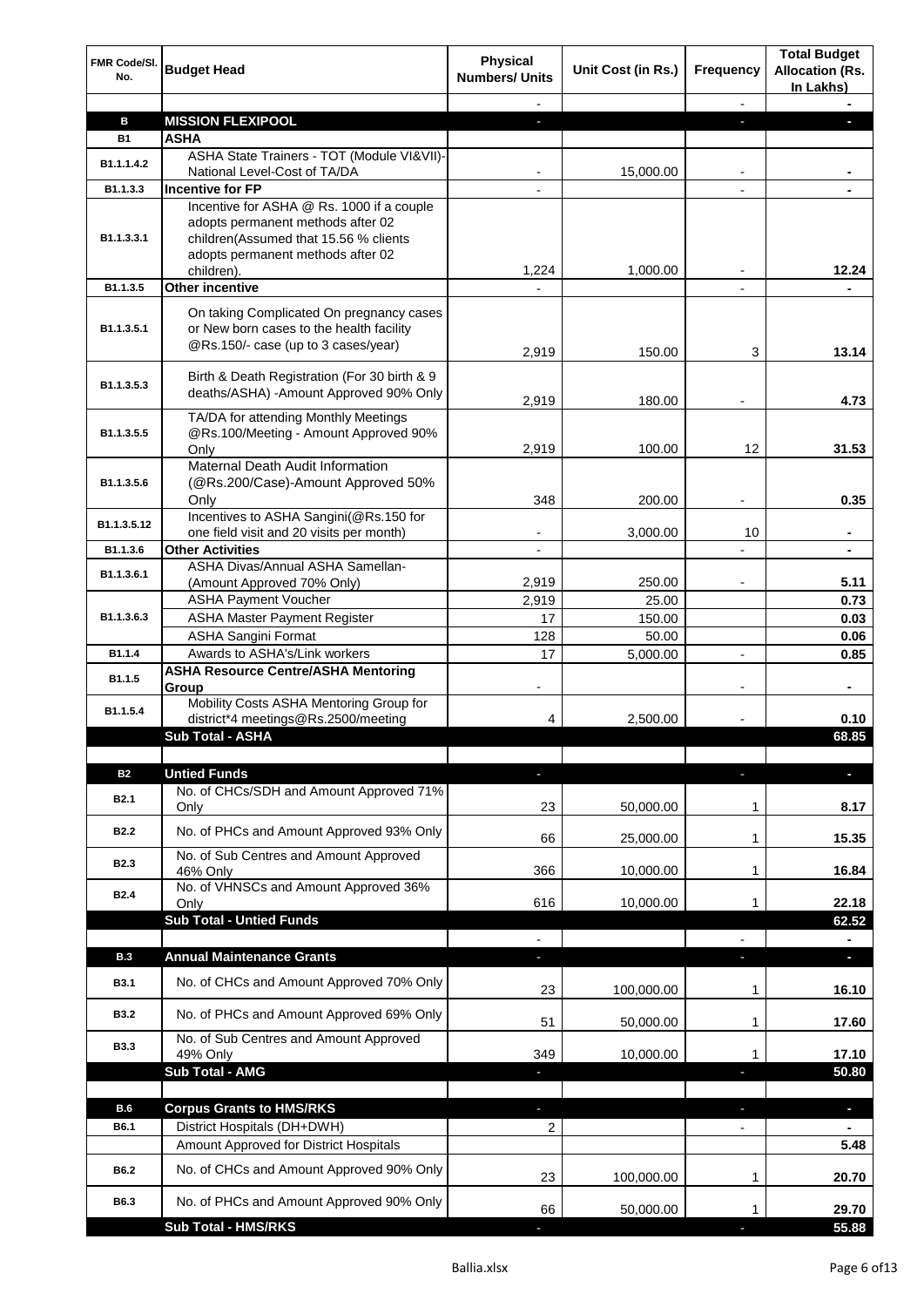| FMR Code/SI.<br>No.  | <b>Budget Head</b>                                                                                                                | <b>Physical</b><br><b>Numbers/ Units</b> | Unit Cost (in Rs.) | <b>Frequency</b>         | <b>Total Budget</b><br><b>Allocation (Rs.</b><br>In Lakhs) |
|----------------------|-----------------------------------------------------------------------------------------------------------------------------------|------------------------------------------|--------------------|--------------------------|------------------------------------------------------------|
|                      |                                                                                                                                   |                                          |                    |                          |                                                            |
| <b>B9</b>            | <b>Mainstreaming of AYUSH</b>                                                                                                     | $\blacksquare$                           |                    | J,                       |                                                            |
| B.9.1                | <b>Medical Officers (Only AYUSH)</b>                                                                                              |                                          |                    |                          |                                                            |
| B.9.1.1              | <b>Contractual Medical Officers</b>                                                                                               | 48                                       | 24,000.00          | 6                        | 69.12                                                      |
| <b>B.9.2</b>         | <b>AYUSH Pharmacists</b>                                                                                                          | 19                                       | 9,000.00           | 6                        | 10.26                                                      |
|                      | <b>Sub Total (AYUSH)</b>                                                                                                          |                                          |                    |                          | 79.38                                                      |
|                      | <b>IEC-BCC Activities</b>                                                                                                         |                                          |                    |                          |                                                            |
| <b>B10</b>           |                                                                                                                                   |                                          |                    |                          | H.                                                         |
| <b>B.10.2</b>        | Implementation of BCC/IEC Activities at<br>district level                                                                         |                                          |                    |                          | 5.00                                                       |
| B.10.5.2             | Printing of WIFS Cards, Referral Slips, etc                                                                                       |                                          |                    |                          |                                                            |
|                      | WIFS Cards for School Children(No. of Cards)                                                                                      |                                          | 4.00               |                          |                                                            |
|                      | Sub Total (IEC/BCC)                                                                                                               | a.                                       |                    | ÷,                       | 5.00                                                       |
|                      |                                                                                                                                   |                                          |                    |                          | $\blacksquare$                                             |
| <b>B15</b>           | <b>Planning, Implementation and Monitoring</b>                                                                                    | $\blacksquare$                           |                    | J,                       | ٠                                                          |
| B <sub>15.2</sub>    | <b>Quality Assurance</b>                                                                                                          | $\blacksquare$                           |                    | $\overline{\phantom{a}}$ | $\blacksquare$                                             |
| B15.2.2              | <b>Quality Assurance Committees</b><br><b>Division Level</b>                                                                      | $\overline{\phantom{a}}$                 |                    | $\overline{\phantom{a}}$ | $\blacksquare$                                             |
|                      |                                                                                                                                   |                                          |                    |                          | ٠                                                          |
|                      | One time establishment @ Rs. 1.00 Lakh/<br>Division (Amount Approved 50% Only)                                                    |                                          | 100,000.00         | 1                        |                                                            |
|                      | Operational Expenses @Rs. 5000/month/                                                                                             |                                          |                    |                          |                                                            |
|                      | division (Amount Approved 50% Only)                                                                                               |                                          | 5,000.00           | 12                       |                                                            |
|                      | <b>District Level</b>                                                                                                             |                                          |                    |                          |                                                            |
|                      | One time establishment @ Rs. 1.00 Lakh/<br>District (Amount Approved 50% Only)                                                    | 1                                        | 100,000.00         | 1                        | 0.50                                                       |
|                      | Operational Expenses @Rs. 5000/ Month/<br>District (Amount Approved 50% Only)                                                     | 1                                        |                    | 12                       | 0.30                                                       |
| B15.2.4              | <b>Review meetings</b>                                                                                                            |                                          | 5,000.00           |                          |                                                            |
| B15.2.4.2            | <b>Division Level</b>                                                                                                             |                                          |                    |                          |                                                            |
|                      | Review meetings @ Rs 10000/- per meeting<br>for 4 meeting per division (Amount Approved                                           |                                          |                    |                          |                                                            |
|                      | 50% Only)                                                                                                                         |                                          | 10,000.00          | 4                        | ٠                                                          |
|                      | <b>District Level</b><br>Review meetings @ Rs 10000/- per meeting<br>for 4 meeting per District (Amount Approved<br>50% Only)     | 1                                        | 10,000.00          | 4                        | 0.20                                                       |
| B15.2.5              | <b>Other Block Level Activities</b>                                                                                               |                                          |                    |                          |                                                            |
| B15.2.5.1            | <b>Block QA visioning meeting (Orienting</b><br><b>Block Officials on Facility Solutions Levels-</b><br>Amount Approved 50% Only) | 1                                        | 35,000.00          | 1                        | 0.18                                                       |
| B15.2.5.2            | Quality Management System (QMS) training<br>workshop - (Amount Approved 50% Only)                                                 | 1                                        | 100,000.00         | 1                        | 0.50                                                       |
|                      | <b>Sub Total - Quality Assurance</b>                                                                                              |                                          |                    |                          | 1.68                                                       |
|                      |                                                                                                                                   |                                          |                    |                          | $\blacksquare$                                             |
| B15.3<br>B15.3.1.6.3 | <b>Monitoring and Evaluation</b>                                                                                                  |                                          |                    |                          | ٠                                                          |
|                      | Honoraria of Data Entry Operators for MCTS                                                                                        | 17                                       | 11,000.00          | 6                        | 11.22                                                      |
| B15.3.2              | <b>Computerization HMIS and E-governance</b>                                                                                      |                                          |                    |                          |                                                            |
|                      | HMIS Operational Cost (excluding HR & Trainings)-                                                                                 |                                          |                    |                          |                                                            |
|                      | Expenses for Internet @1500/month/<br>computer for 951 Nos                                                                        | 19                                       | 1,500.00           | 12                       | 3.42                                                       |
|                      | Expenses for Internet Rs.750/pm/block<br>computer(new) for 820 Nos.                                                               | 17                                       | 750.00             | 12                       | 1.53                                                       |
| B15.3.2.1.a          | Expenses for Internet Data Card<br>@Rs.750/pm/Computer (new) for 75 Nos.                                                          | 1                                        | 750.00             | 12                       | 0.09                                                       |
|                      | Expenses for Internet Data Card<br>@Rs.750/pm/Computer (new) for 18 Nos.                                                          |                                          |                    |                          |                                                            |
|                      |                                                                                                                                   |                                          | 750.00             | 12                       |                                                            |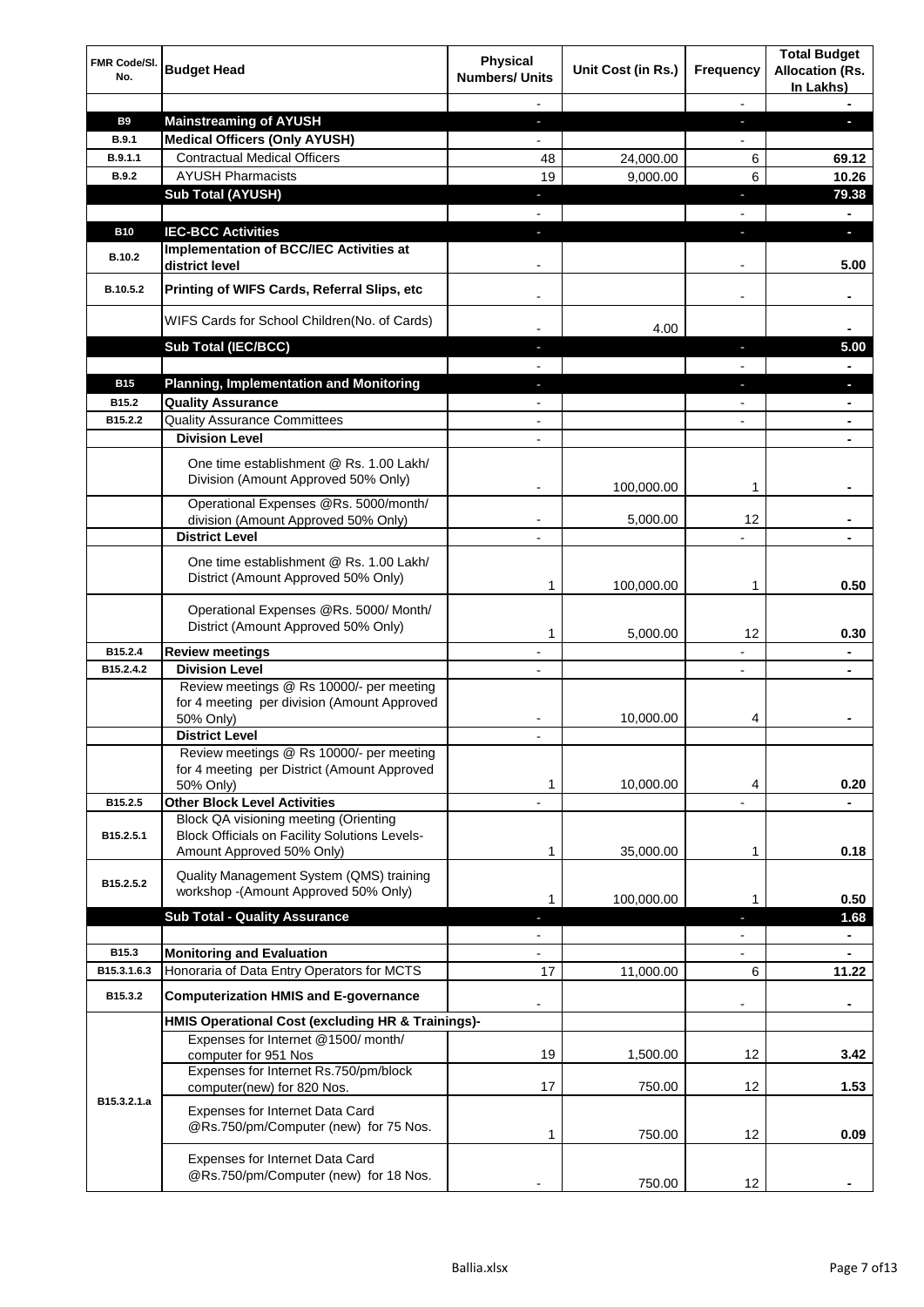| FMR Code/SI.<br>No.    | <b>Budget Head</b>                                                                                 | <b>Physical</b>       | Unit Cost (in Rs.) | <b>Frequency</b>         | <b>Total Budget</b><br><b>Allocation (Rs.</b> |
|------------------------|----------------------------------------------------------------------------------------------------|-----------------------|--------------------|--------------------------|-----------------------------------------------|
|                        |                                                                                                    | <b>Numbers/ Units</b> |                    |                          | In Lakhs)                                     |
| B15.3.2.1.d            | Other Office and admin expenses                                                                    |                       |                    |                          |                                               |
| B15.3.2.1.d.2          | Maintenance of Computers/AMC/etc -HMIS<br>(Block -PHC/CHC, CH, CMF (M/F) Old                       |                       |                    |                          |                                               |
|                        | @Rs. 4000/unit for 951 no.<br>Purchase of computer consumables/Admin                               | 19                    | 4,000.00           | 1                        | 0.76                                          |
| B15.3.2.1.d.3          | Expenses @ Rs.1000.00 for 951 no.-Six<br>Months                                                    | 19                    | 1,000.00           | 6                        | 1.14                                          |
| B15.3.2.2.a            | MCTS Operational Cost (excluding HR &<br>Trainings)                                                |                       |                    |                          |                                               |
| B15.3.2.2.b            | Procurement of<br>computers/Printers/Cartridges, etc. -<br>@50,000.00/Computer Systems for 820 No. | 17                    | 50,000.00          | 1                        | 8.50                                          |
| B15.3.2.2.d            | Other Office and admin expenses<br>@12,000.00 per year -820 No.(New)                               | 17                    | 12,000.00          | 1                        | 2.04                                          |
| B15.3.3                | Other M & E Activities                                                                             |                       |                    |                          |                                               |
| B15.3.3.5              | Review Meetings for MCTS @ Rs<br>4,000/meeting for 12 meetings                                     | 1                     | 4,000.00           | 12                       | 0.48                                          |
|                        | <b>Sub Total - Monitoring and Evaluation</b>                                                       |                       |                    |                          | 29.18                                         |
|                        |                                                                                                    |                       |                    |                          |                                               |
| <b>B.16</b><br>B16.1.1 | <b>PROCUREMENT</b><br><b>Procurement of Equipments: MH</b>                                         |                       |                    |                          | ٠                                             |
| B16.1.1.2              | MVA /EVA Kits for Safe Abortion services                                                           | 5                     |                    |                          | 0.13                                          |
| B16.1.6                | <b>Equipments for ARSH/ School Health</b>                                                          |                       | 2,500.00           | $\overline{\phantom{a}}$ |                                               |
| B16.1.6.1              | Equipments for ARSH Clinics (New)                                                                  |                       | 15,000.00          | 1                        |                                               |
|                        | <b>Sub Total (Procurement of Equipments)</b>                                                       |                       |                    |                          | 0.13                                          |
| B.16.2.1               | Drugs & supplies for MH                                                                            |                       |                    |                          | $\blacksquare$                                |
| B.16.2.1.2             | Drugs for Safe Abortion (No. of MMA<br>estimated in year 2013-14)                                  | 17                    | 200.00             |                          | 0.03                                          |
| B.16.2.4               | <b>Supplies for IMEP</b>                                                                           |                       |                    | $\overline{\phantom{a}}$ |                                               |
| B.16.2.4.1             | Bio-Medical Waste Management-District<br>level                                                     |                       |                    |                          | 14.33                                         |
| B.16.2.4.2             | Bio-Medical Waste Management-CHC level                                                             |                       |                    | $\overline{\phantom{a}}$ | 22.02                                         |
| B.16.2.4.3             | Cleaning/Washing, House keeping and<br>Laundry Management - District Level                         |                       |                    |                          | 23.59                                         |
| B.16.2.4.4             | Cleaning/Washing, House keeping and<br>Laundry Management - CHC/PHC Level                          |                       |                    |                          | 24.49                                         |
|                        | <b>ASHA Drug Kits</b>                                                                              |                       |                    |                          |                                               |
| B.16.2.5.2             | Drug Kit replenishment for ASHAs @ Rs.<br>300/ASHA                                                 | 2,518                 | 300.00             |                          | 7.55                                          |
| B.16.2.6               | Drugs & supplies for WIFS                                                                          |                       |                    | $\overline{\phantom{a}}$ |                                               |
|                        | For Govt. & Govt. aided Schools (Classes VI<br>to XII)                                             |                       |                    |                          |                                               |
|                        | <b>Total Beneficiaries</b>                                                                         | 127,418               |                    |                          |                                               |
| B.16.2.6.1             | IFA Tables Required at District (<br>Beneficiary* 52 Tabs)                                         | 6,625,710             | 0.12               | $\overline{\phantom{a}}$ | 7.95                                          |
| B.16.2.6.2             | Albendazole Tablets Required at District<br>(Beneficiary *2 Tabs)                                  | 254,835               | 1.00               | $\blacksquare$           | 2.55                                          |
| B.16.2.7               | Drugs & Supplies under SHP                                                                         |                       |                    |                          |                                               |
|                        | <b>For Aganwadi Centres</b>                                                                        |                       |                    |                          | ٠                                             |
|                        | Expected No. of Children at AWCs                                                                   | 71,975                |                    |                          | $\blacksquare$                                |
|                        | No. of IFA Bottles (One bottle of 100<br>ml./child)                                                | 71,975                | 10.00              |                          | 7.20                                          |
|                        | Albendazole Tablets (2 tablets per Child)                                                          | 143,950               | 1.00               |                          | 1.44                                          |
|                        | For Primary Schools(For Govt. & Govt.<br>aided Schools Classes I to V)                             |                       |                    |                          |                                               |
|                        | Expected No. of Children in Schools                                                                | 232,928               |                    |                          |                                               |
|                        | No. of Tablets Required at District (52<br>Tabs./ Beneficiary)                                     | 12,112,230            | 0.12               |                          | 14.53                                         |
|                        | No. of Tablets Required at District (2 Tabs./<br>Beneficiary)                                      | 465,855               | 1.00               |                          | 4.66                                          |
|                        | <b>Medicines for Teams</b>                                                                         |                       |                    |                          |                                               |
|                        | No. of Blocks                                                                                      | 17                    |                    |                          |                                               |
|                        | First Time Medicines For Teams (2 Teams<br>in Each Block)                                          | 34                    | 18,000.00          |                          | 6.12                                          |
|                        | Sub Total (Procurement of Drugs & Supplies)                                                        |                       |                    |                          | 136.47                                        |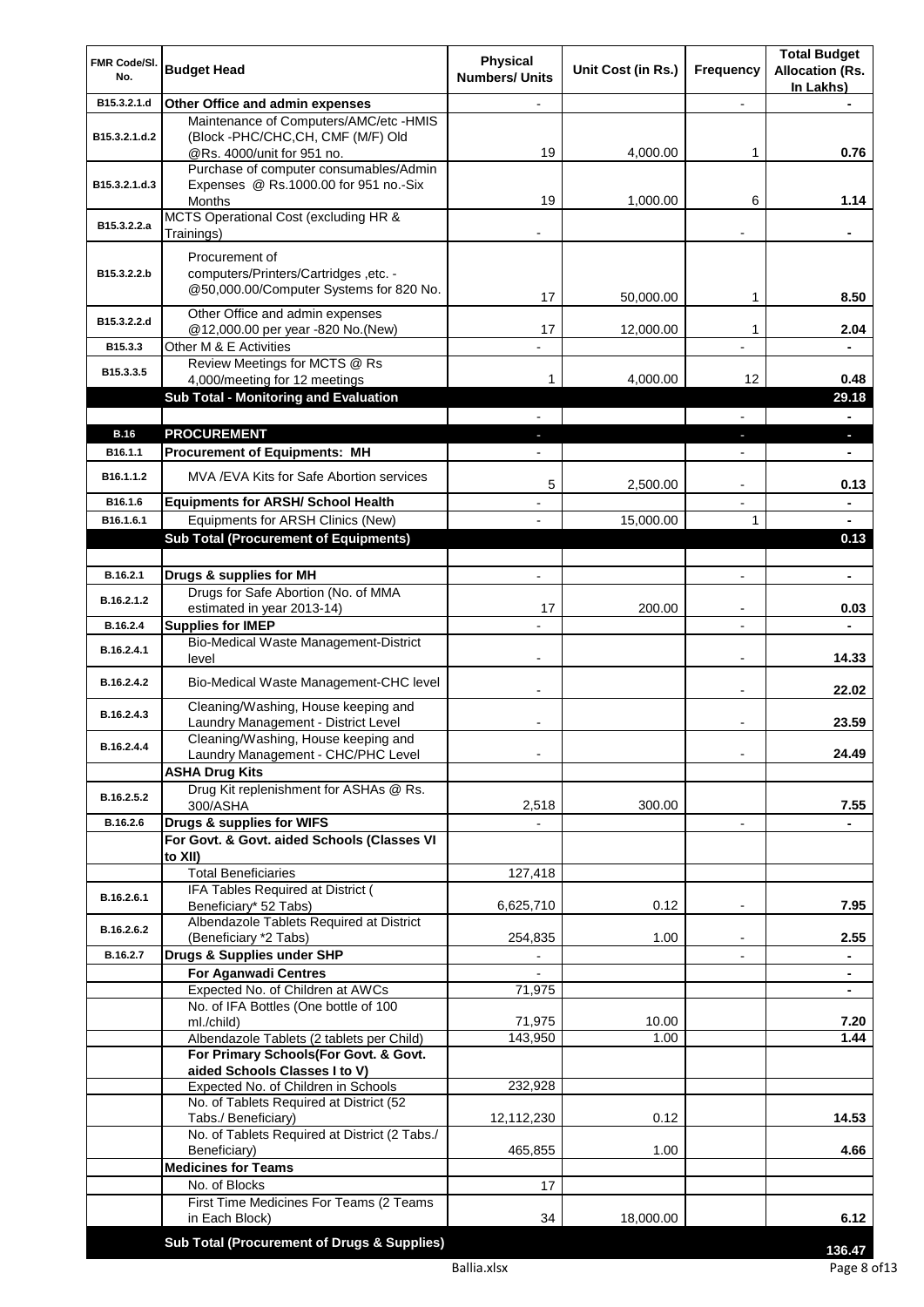| FMR Code/SI.  |                                                                                           | <b>Physical</b>          |                        |                              | <b>Total Budget</b>                 |
|---------------|-------------------------------------------------------------------------------------------|--------------------------|------------------------|------------------------------|-------------------------------------|
| No.           | <b>Budget Head</b>                                                                        | <b>Numbers/ Units</b>    | Unit Cost (in Rs.)     | <b>Frequency</b>             | <b>Allocation (Rs.</b><br>In Lakhs) |
|               |                                                                                           |                          |                        |                              |                                     |
| <b>B.17</b>   | <b>Drugs Warehouses/Logistics Management</b>                                              |                          |                        |                              |                                     |
|               | Honoraria of Staff at Regional Drug                                                       |                          |                        |                              |                                     |
|               | Warehouse<br>Accountant                                                                   |                          |                        |                              |                                     |
|               | Computer Operator Cum Store Keeper                                                        |                          | 10,000.00<br>10,000.00 | 6<br>6                       |                                     |
|               | Fork-Lift Operator cum Mechanic                                                           |                          | 6,500.00               | 6                            |                                     |
| <b>B.17.1</b> | Fourth class / Loader                                                                     |                          | 6,500.00               | 6                            |                                     |
|               | Generator Operator cum Electrician                                                        |                          | 5,000.00               | 6                            |                                     |
|               | Sweeper                                                                                   | $\overline{\phantom{a}}$ | 3,500.00               | 6                            | ٠                                   |
|               | <b>Armed Guards</b>                                                                       |                          | 6,335.00               | 6                            |                                     |
|               | <b>General Guards</b>                                                                     |                          | 5,157.00               | 6                            |                                     |
|               | Gardener                                                                                  |                          | 3,000.00               | 6                            |                                     |
|               | Honoraria of Staff at District Drug                                                       |                          |                        |                              |                                     |
|               | Warehouse<br>Computer Operator Cum Store Keeper                                           | $\mathbf{1}$             | 10,000.00              | 6                            | 0.60                                |
| <b>B.17.3</b> | Generator Operator Cum Mechanic/Electricia                                                | $\mathbf{1}$             | 5.000.00               | 6                            | 0.30                                |
|               | Loader                                                                                    | $\mathbf{1}$             | 5,000.00               | 6                            | 0.30                                |
|               | Choukidar                                                                                 | 1                        | 5,000.00               | 6                            | 0.30                                |
|               | Part-time Sweeper                                                                         | $\mathbf{1}$             | 2,500.00               | 6                            | 0.15                                |
| <b>B.17.4</b> | <b>Others</b>                                                                             |                          |                        |                              |                                     |
| B.17.4.1      | Operational Cost for Regional Drug ware House                                             |                          |                        |                              |                                     |
|               | <b>Electricity Charges</b>                                                                |                          |                        |                              |                                     |
|               | Telephone Charges                                                                         |                          |                        |                              |                                     |
|               | POL & Maintenance of DG Sets                                                              |                          |                        |                              | ۰                                   |
|               | Stationary                                                                                |                          |                        |                              |                                     |
|               | Contingency                                                                               |                          |                        |                              |                                     |
|               | <b>Sub Total-Drug Ware Houses</b>                                                         |                          |                        |                              | 1.65                                |
|               |                                                                                           |                          |                        |                              |                                     |
|               | <b>GRAND TOTAL- MISSION FLEXIPOOL</b>                                                     |                          |                        |                              | 491.54                              |
|               |                                                                                           |                          |                        |                              |                                     |
|               |                                                                                           | ı                        |                        |                              |                                     |
| C<br>C.1      | <b>IMMUNISATION</b><br>RI strengthening project (Review meeting,                          |                          |                        | a,                           |                                     |
|               | Mobility support, Outreach services etc)                                                  |                          |                        |                              |                                     |
| C.1.a         | Mobility Support for supervision for district<br>level officers @Rs 250000/- Year         | 1                        | 250,000.00             | $\qquad \qquad \blacksquare$ | 2.50                                |
| C.1.b         | Mobility support for supervision at State<br>level                                        |                          |                        |                              |                                     |
|               |                                                                                           |                          |                        |                              |                                     |
| C.1.c         | Printing and dissemination of Immunization<br>cards, tally sheets, monitoring forms etc.@ |                          |                        |                              |                                     |
|               | Rs 10 /- Beneficiary                                                                      |                          |                        |                              |                                     |
|               |                                                                                           | 103,154                  | 10.00                  |                              | 10.32                               |
| C.1.d         | Support for Quarterly State level review<br>meetings of district officer                  |                          |                        |                              |                                     |
|               | Quarterly review meetings exclusive for RI                                                |                          |                        |                              |                                     |
| C.1.e         | at district level with Block Mos, CDPO, and                                               |                          |                        |                              |                                     |
|               | other stake holders (@ Rs 100/- per                                                       |                          |                        |                              |                                     |
|               | participant(5 participant / block)<br>Quarterly review meetings exclusive for RI          | 340                      | 100.00                 |                              | 0.34                                |
|               | at block level @Rs 50/- per person as                                                     |                          |                        |                              |                                     |
| C.1.f         | honorarium/Asha(For travel) & Rs 25 per                                                   |                          |                        |                              |                                     |
|               | person at the disposal of MOIC for meeting                                                |                          |                        |                              |                                     |
|               | expenses (Refreshment, stationery and                                                     |                          |                        |                              |                                     |
|               | mis.)<br>Focus on slum & underserved areas in                                             | 10,268                   | 75.00                  |                              | 7.70                                |
|               | urban areas/alternative vaccinator for slums                                              |                          |                        |                              |                                     |
|               | (Hiring of ANM @ 450/-per session for four                                                |                          |                        |                              |                                     |
| C.1.g         | sessions/month/slum of 10000 population                                                   |                          |                        |                              |                                     |
|               | and Rs.300/ month as contingency per slum                                                 |                          |                        |                              |                                     |
|               | i.e.Rs.2100/-month/slum of 10000<br>population)                                           | 480                      | 2,100.00               | $\overline{a}$               | 10.08                               |
|               | Mobilization of children through ASHA or                                                  |                          |                        |                              |                                     |
| C.1.h         | other mobilizers(@Rs 150/-per session)                                                    | 39,831                   | 150.00                 | $\overline{\phantom{a}}$     | 59.75                               |
| C.1.i         | Alternative vaccine delivery in hard to reach                                             |                          |                        |                              |                                     |
| C.1.j         | areas(@Rs 150/-per session)<br>Alternative Vaccine Delivery in other                      | 4,676                    | 150.00                 | $\qquad \qquad \blacksquare$ | 7.01                                |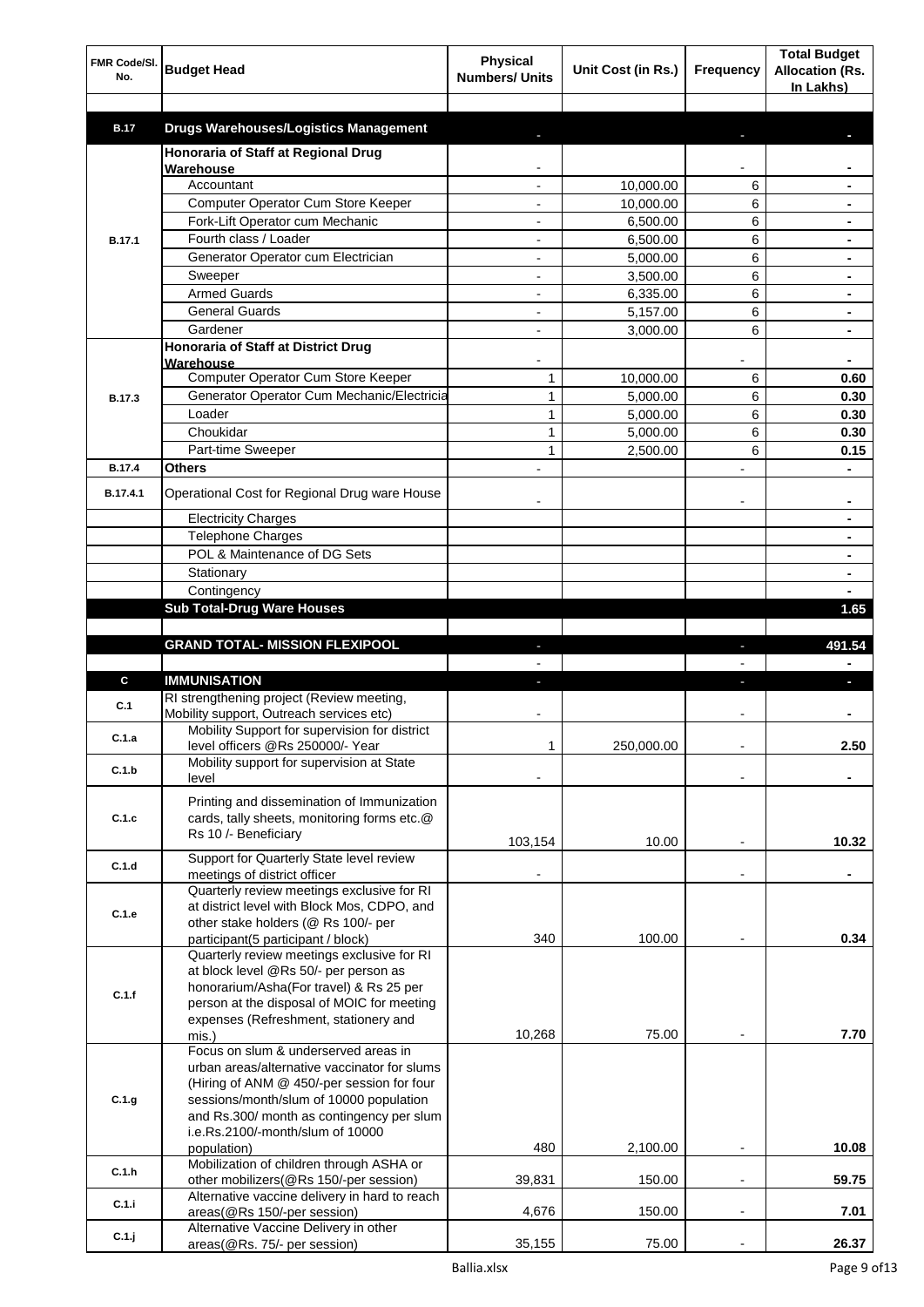| FMR Code/SI.<br>No. | <b>Budget Head</b>                                                                                                                                                                                                                                         | <b>Physical</b><br><b>Numbers/ Units</b> | Unit Cost (in Rs.) | <b>Frequency</b> | <b>Total Budget</b><br><b>Allocation (Rs.</b> |
|---------------------|------------------------------------------------------------------------------------------------------------------------------------------------------------------------------------------------------------------------------------------------------------|------------------------------------------|--------------------|------------------|-----------------------------------------------|
| C.1.k               | To develop micro plan at sub-centre level(@                                                                                                                                                                                                                | 367                                      | 100.00             |                  | In Lakhs)<br>0.37                             |
|                     | Rs 100/- per sub centre)<br>For consolidation of micro plans at block                                                                                                                                                                                      |                                          |                    |                  |                                               |
| C.1.1               | level (@ Rs 1000/-per block per PHC and<br>Rs 2000/- per district)                                                                                                                                                                                         | 19                                       | 1,000.00           |                  | 0.19                                          |
|                     | POL for vaccine delivery from State to                                                                                                                                                                                                                     |                                          |                    |                  |                                               |
| C.1.m               | district and from district to PHC/CHCs(@ Rs<br>150000/- per district per year)                                                                                                                                                                             | 1                                        | 150,000.00         |                  | 1.50                                          |
|                     | Consumables for computer including                                                                                                                                                                                                                         |                                          |                    |                  |                                               |
| C.1.n               | provision for internet access for RIMS (@                                                                                                                                                                                                                  |                                          |                    |                  |                                               |
|                     | Rs 400/- per month per district)                                                                                                                                                                                                                           | 1                                        | 400.00             | 12               | 0.05                                          |
| C.1.o               | Red/Black plastic bags etc.(@ Rs 3 per bag<br>and 2 bags per session)                                                                                                                                                                                      | 39,831                                   | 3.00               | 2                | 2.39                                          |
|                     | Hub Cutter/Bleach/Hypochlorite solution/                                                                                                                                                                                                                   |                                          |                    |                  |                                               |
| C.1.p               | Twin buckets(@ Rs 1200/- per PHC/CHC                                                                                                                                                                                                                       |                                          |                    |                  |                                               |
|                     | per year)                                                                                                                                                                                                                                                  | 19                                       | 1,200.00           |                  | 0.23                                          |
| C.1.q               | Safety Pits(@ Rs 5250/- per pit)                                                                                                                                                                                                                           | $\overline{7}$                           | 5,250.00           |                  | 0.37                                          |
|                     | Other Specific requirement<br>Fund for annual maintenance operation of                                                                                                                                                                                     |                                          |                    |                  |                                               |
|                     | WIC/WIF at division level @ Rs.40000/unit                                                                                                                                                                                                                  |                                          |                    |                  |                                               |
|                     | of WIC/WIF                                                                                                                                                                                                                                                 |                                          | 40,000.00          |                  |                                               |
|                     | POL for generators and operational                                                                                                                                                                                                                         |                                          |                    |                  |                                               |
| C.1.r               | expenses at divisional vaccine storage point                                                                                                                                                                                                               |                                          |                    |                  |                                               |
|                     | @ Rs 2.00 Lakhs/ year/division vaccine                                                                                                                                                                                                                     |                                          |                    |                  |                                               |
|                     | store points<br>Electricity bill for WIC/WIF AT state and                                                                                                                                                                                                  |                                          | 200,000.00         |                  |                                               |
|                     | divisional level @ Rs 1.50Lakhs/year                                                                                                                                                                                                                       |                                          |                    |                  |                                               |
|                     | /division store points                                                                                                                                                                                                                                     |                                          | 150,000.00         |                  |                                               |
|                     | <b>AEFI Kits</b>                                                                                                                                                                                                                                           | 114                                      | 200.00             |                  | 0.23                                          |
| C.2                 | <b>Salary of Contractual Staffs</b>                                                                                                                                                                                                                        |                                          |                    |                  |                                               |
| C.2.2               | <b>Computer Assistants at District level</b>                                                                                                                                                                                                               | 1                                        | 10,000.00          | 6                | 0.60                                          |
| C.3                 | <b>Training under Immunisation</b>                                                                                                                                                                                                                         |                                          |                    |                  |                                               |
| C.3.1               | District level Orientation training including<br>Hep B, Measles, AEFI & JE(wherever<br>required) for 2 days ANM, Multi Purpose<br>Health Worker (Male), LHV, Health<br>Assistant (Male/Female), Nurse Midwives,<br>BEEs & other staff (as per RCH norms) @ |                                          |                    |                  |                                               |
|                     | Rs 46200/batch<br>Three day training including Hep B, Measles                                                                                                                                                                                              | 26                                       | 46,200.00          |                  | 12.01                                         |
|                     | & JE(wherever required) of Medical Officers                                                                                                                                                                                                                |                                          |                    |                  |                                               |
| C.3.2               | of RI using revised MO training module) @                                                                                                                                                                                                                  |                                          |                    |                  |                                               |
|                     | Rs 65600/ batch                                                                                                                                                                                                                                            |                                          | 65,600.00          |                  |                                               |
| C.3.4               | Two days cold chain handlers training for<br>block level cold chain handlers by State and<br>district cold chain officers @ Rs 26600/batch                                                                                                                 | 1                                        | 26,600.00          |                  | 0.27                                          |
|                     | One day training of block level data handlers                                                                                                                                                                                                              |                                          |                    |                  |                                               |
| C.3.5               | by DIOs and District cold chain officer to<br>train about the reporting formats of                                                                                                                                                                         |                                          |                    |                  |                                               |
|                     | immunization @ Rs 300/ person                                                                                                                                                                                                                              | 19                                       | 300.00             |                  | 0.06                                          |
|                     | Intensified immunization training of front                                                                                                                                                                                                                 |                                          |                    |                  |                                               |
| C.3.6               | line workers @ Rs 86660/batch                                                                                                                                                                                                                              | 18                                       | 86,660.00          |                  | 15.60                                         |
| C.4                 | <b>Cold Chain Maintenance</b>                                                                                                                                                                                                                              |                                          |                    |                  |                                               |
|                     | Cold chain maintenance at PHC/CHC Level<br>(@Rs. 750/PHC/CHC per year)                                                                                                                                                                                     | 19                                       | 750.00             |                  | 0.14                                          |
|                     | Cold chain maintenance at District Level                                                                                                                                                                                                                   |                                          |                    |                  |                                               |
|                     | (@Rs. 15000/year)<br>Asha Incentives- for full immunization @                                                                                                                                                                                              | 1                                        | 15,000.00          |                  | 0.15                                          |
| C.5                 | RS.100 per child for full immunization in first<br>year and Rs.50 per child for ensuring<br>complete immunization up to 2nd year of                                                                                                                        |                                          |                    |                  |                                               |
|                     | age.(94.22% of the fund)                                                                                                                                                                                                                                   | 88,056                                   | 150.00             |                  | 124.45                                        |
|                     | <b>TOTOAL - ROUTINE IMMUNIZATION</b>                                                                                                                                                                                                                       | ٠                                        |                    | $\blacksquare$   | 282.66                                        |
| D                   | <b>National Disease Control Programmes</b>                                                                                                                                                                                                                 | $\blacksquare$<br>a.                     |                    | $\blacksquare$   | $\blacksquare$                                |
|                     |                                                                                                                                                                                                                                                            |                                          |                    | J,               | $\overline{\phantom{a}}$                      |
|                     | <b>Integrated Disease Surveillance Project</b>                                                                                                                                                                                                             |                                          |                    |                  |                                               |
| E                   | (IDSP)                                                                                                                                                                                                                                                     |                                          |                    |                  |                                               |
| E.1                 | Operational Costs (Rs. 25000/0 per Month)<br>including 10 Medical Colleges                                                                                                                                                                                 |                                          |                    |                  | 3.00                                          |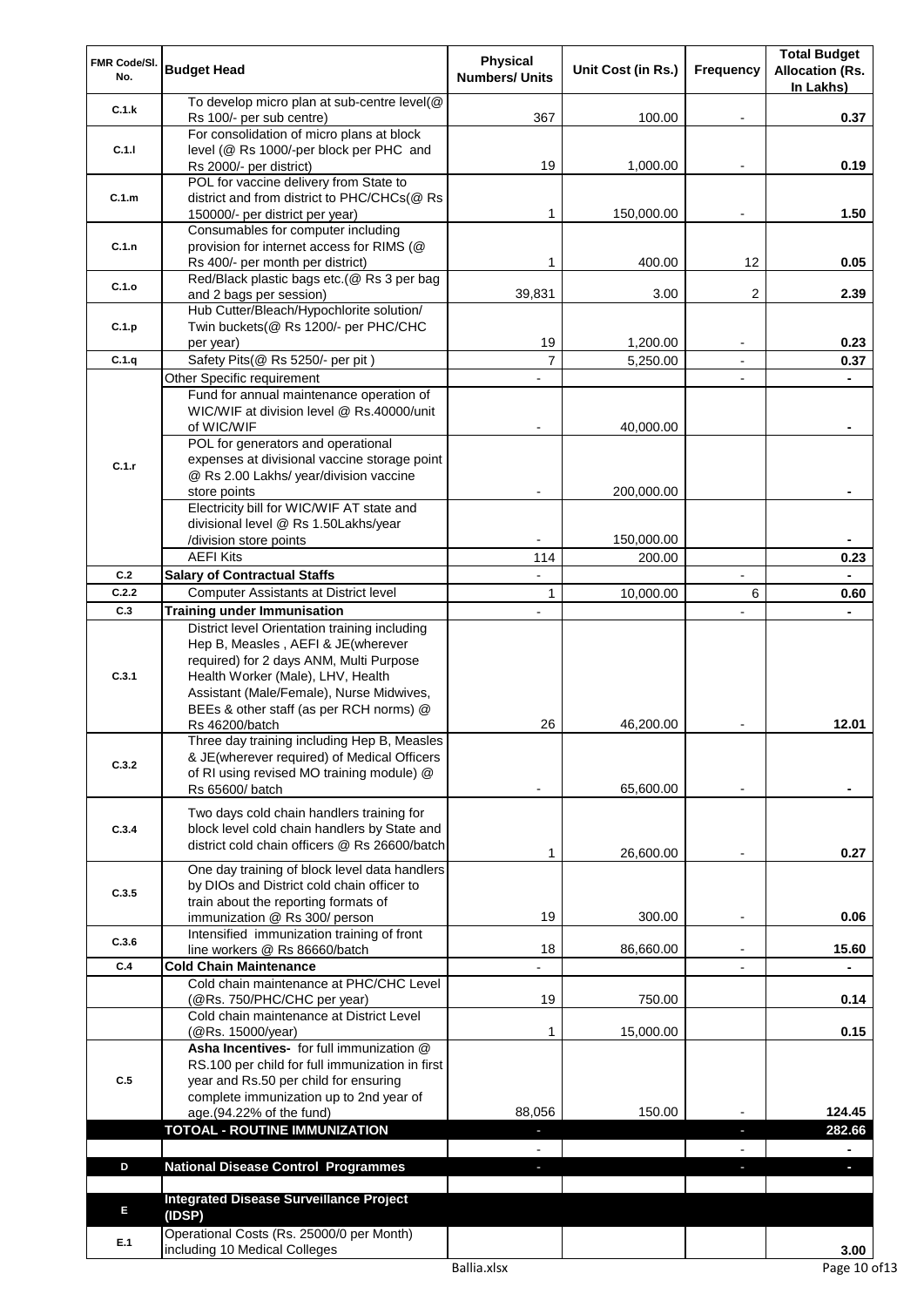| FMR Code/SI.<br>No. | <b>Budget Head</b>                                                              | <b>Physical</b><br><b>Numbers/ Units</b> | Unit Cost (in Rs.) | Frequency | <b>Total Budget</b><br><b>Allocation (Rs.</b><br>In Lakhs) |
|---------------------|---------------------------------------------------------------------------------|------------------------------------------|--------------------|-----------|------------------------------------------------------------|
| E.2                 | Remuneration for Contractual Human Resource                                     |                                          |                    |           |                                                            |
| E.2.1               | Epidemiologist (Rs. 27500-44000)                                                |                                          |                    |           | 3.96                                                       |
| E.2.2               | Microbiologist (Rs. 27500-44000)                                                |                                          |                    |           |                                                            |
| E.3.2               | Data Manager (Rs. 18000 per Mth)                                                |                                          |                    |           | 2.16                                                       |
| E.3.3               | Data Entry Operator (Rs. 11000/mth)                                             |                                          |                    |           | 0.99                                                       |
|                     | <b>Training</b>                                                                 |                                          |                    |           |                                                            |
|                     | Medical Officers (3 days) @ Rs 50000 /                                          |                                          |                    |           |                                                            |
| E.8                 | Batch, for one batch<br>Hospital Pharmacists/Nurses Training (1                 |                                          |                    |           |                                                            |
|                     | day) @ Rs.38000 / Batch for 1 batch                                             |                                          |                    |           | ٠                                                          |
|                     | One Day Training of Medical College Doctors                                     |                                          |                    |           | ۰                                                          |
| E.8                 | Costs on account of Newly Formed Districts                                      |                                          |                    |           |                                                            |
|                     | <b>TOTAL-IDSP</b>                                                               |                                          |                    |           | 10.11                                                      |
|                     |                                                                                 |                                          |                    |           |                                                            |
|                     | <b>National Vector Borne Disease Control</b>                                    |                                          |                    |           |                                                            |
| F                   | Programme (NVBDCP)                                                              |                                          |                    |           |                                                            |
| F.1.1               | <b>Malaria</b>                                                                  |                                          |                    |           |                                                            |
| F.1.1.b             | <b>ASHA Incentives</b>                                                          |                                          |                    |           | 1.75                                                       |
| F.1.1.d             | Monitoring, Evaluation & Supervision &                                          |                                          |                    |           |                                                            |
|                     | Epidemic preparedness including mobility                                        |                                          |                    |           | 0.85                                                       |
| F.1.1.e             | <b>IEC/BCC</b>                                                                  |                                          |                    |           | 0.42                                                       |
| F.1.1.g             | Training/Capacity Building                                                      |                                          |                    |           | 0.25                                                       |
|                     | Sub Total - Malaria                                                             |                                          |                    |           | 3.27                                                       |
| F.1.2               | Dengue & Chikungunya                                                            |                                          |                    |           |                                                            |
|                     | Strengthening Surveillance for Apex                                             |                                          |                    |           |                                                            |
| F.1.2.a(iⅈ)         | Referral Lab & Sentinel Surveillance                                            |                                          |                    |           |                                                            |
|                     | Hospital<br>Monitoring/Supervision and Rapid                                    |                                          |                    |           |                                                            |
| F.1.2.c             | Response                                                                        |                                          |                    |           | 0.20                                                       |
| F.1.2.d             | <b>Epidemic Preparedness</b>                                                    |                                          |                    |           | 0.05                                                       |
| F.1.2.e             | Case Management                                                                 |                                          |                    |           | 0.10                                                       |
| F.1.2.f             | <b>Vector Control And Environmental</b>                                         |                                          |                    |           |                                                            |
|                     | Management                                                                      |                                          |                    |           |                                                            |
| F.1.2.g             | IEC/BCC for Social Mobilization                                                 |                                          |                    |           | 0.10                                                       |
| F.1.2.i             | Training/Workshop                                                               |                                          |                    |           | 0.10                                                       |
|                     | Sub Total - Dengue & Chikungunya                                                |                                          |                    |           | 0.55                                                       |
| F.1.3               | AES/JE                                                                          |                                          |                    |           |                                                            |
|                     | Strengthening of Sentinel sites which will                                      |                                          |                    |           |                                                            |
| F.1.3.a             | include Diagnostics and Case Management,<br>supply of kits by Gol               |                                          |                    |           | 2.50                                                       |
|                     | IEC / BCC Activities & printing material                                        |                                          |                    |           |                                                            |
| F.1.3.b             | pertaining to JE / AES                                                          |                                          |                    |           | 4.00                                                       |
|                     | Capacity Building in case management of                                         |                                          |                    |           |                                                            |
| F.1.3.c             | Medical Officer and paramedical from                                            |                                          |                    |           |                                                            |
|                     | PHC/CHC at district level.                                                      |                                          |                    |           | 0.50                                                       |
| F.1.3.d             | Monitoring and supervision                                                      |                                          |                    |           | 1.00                                                       |
| F.1.3.e             | Procurement of Insecticides (Technical<br>Malathion)                            |                                          |                    |           | 1.15                                                       |
|                     | Thermal Fog Machine (Small) @ 0.85                                              |                                          |                    |           |                                                            |
| F.1.3.f             | lac/machine                                                                     |                                          |                    |           |                                                            |
|                     | Operational cost for Malathion fogging (As                                      |                                          |                    |           |                                                            |
| F.1.3.g             | per Availability of 3 MT Technical Malathion                                    |                                          |                    |           |                                                            |
|                     | per district)                                                                   |                                          |                    |           | 0.15                                                       |
|                     | Paediatric ICU Establishment and HR &<br>operational cost for Paediatric ICU in |                                          |                    |           |                                                            |
| $F.1.3.$ j          | <b>Endemic Districts</b>                                                        |                                          |                    |           |                                                            |
|                     | ASHA Insentivization for sensitizing                                            |                                          |                    |           |                                                            |
| F.1.3.k             | community                                                                       |                                          |                    |           | 0.20                                                       |
|                     | <b>Sub Total - AES/JE</b>                                                       |                                          |                    |           | 9.50                                                       |
| F.1.4               | Lymphatic Filariasis                                                            |                                          |                    |           |                                                            |
|                     | State Task Force, STAC Meeting, printing                                        |                                          |                    |           |                                                            |
|                     | forms & register/ Mobility support, district                                    |                                          |                    |           |                                                            |
|                     | coordination meeting, sensitization of media                                    |                                          |                    |           |                                                            |
| F.1.4.a             | etc., Morbidity management, monitoring &                                        |                                          |                    |           |                                                            |
|                     | supervision and mobility support for Rapid                                      |                                          |                    |           |                                                            |
|                     | response including Line listing                                                 |                                          |                    |           | 2.90                                                       |
| F.1.4.b             | Micro Filaria Survey                                                            |                                          |                    |           | 0.49                                                       |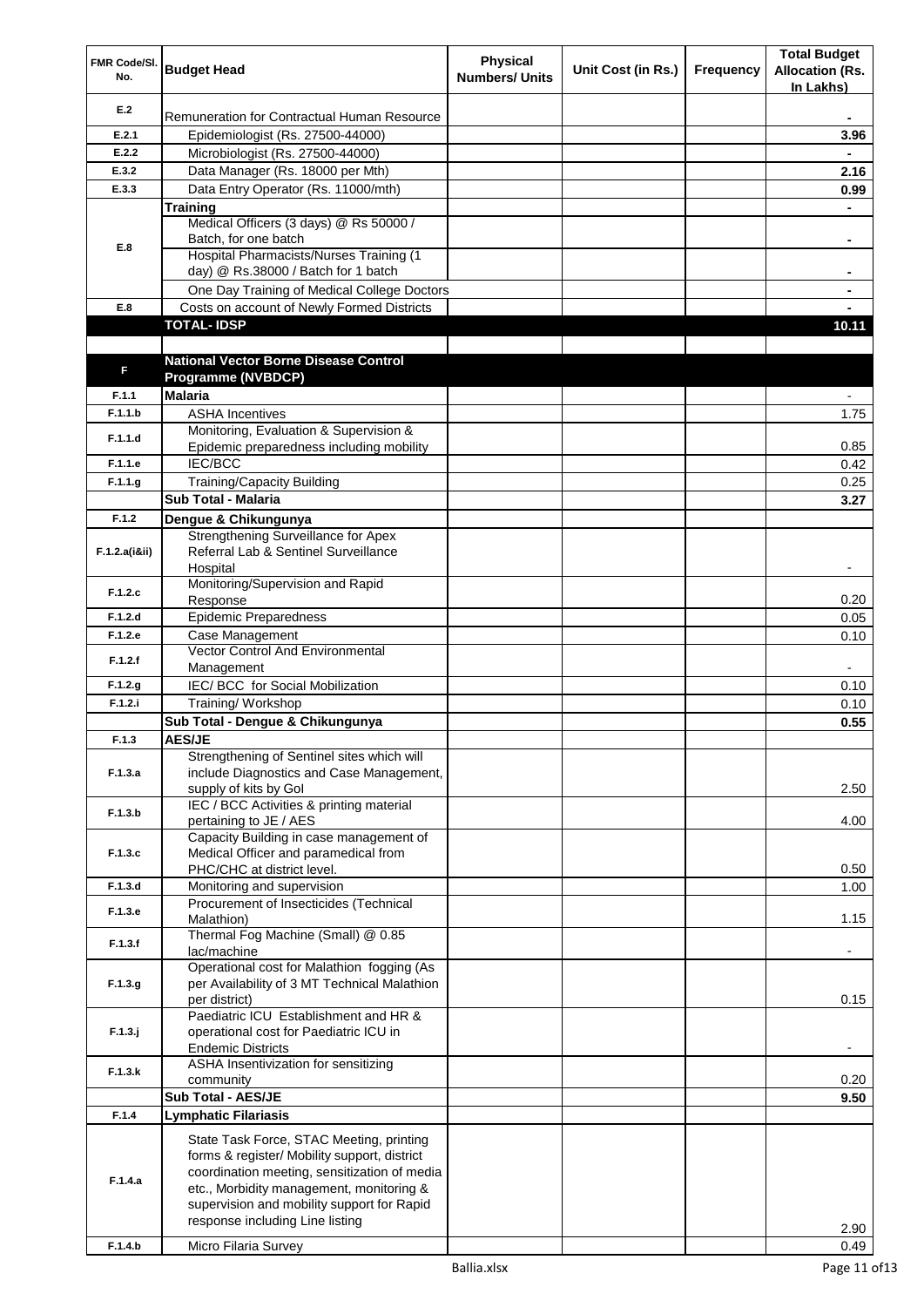| In Lakhs)<br>Post MDA Assessment by medical colleges<br>F.1.4.c<br>(Govt,& Private)/ ICMR institutions<br>0.14<br>Training / Sensitization of district level<br>officers on ELF & Drug Distributors /<br>F.1.4.d<br>3.55<br>Peripheral health workers<br>Specific IEC/ BCC at State, districts, PHC,<br>F.1.4.e<br>Sub Centre & village lable VHSC/GKs<br>1.20<br>Honorarium for Drug Distributors including<br>F.1.4.f<br>6.90<br>ASHA & Supervisors involve in MDA<br>M.F.Survey in Non Endemic districts<br>F.1.4.h.ii<br>Sub Total - Lymphatic Filariasis<br>15.18<br>Kalazar<br>F.1.5<br>F.1.5<br>Case Search/ Camp Approach<br>0.15<br>F.1.5.a<br>Spray Pumps & Accessories<br>0.05<br>Operational Cost for Spray including Spray<br>F.1.5.b<br>Wages & Pending liability of spray wages<br>0.50<br>Mobility / P.O.L./ Supervision<br>F.1.5.c<br>0.05<br>Monitoring & Evaluation<br>F.1.5.d<br>0.05<br>Training for Spraying /IEC/<br>F.1.5.e/<br>BCC/Advocacy/Incentive to ASHA/Loss of<br>F.1.5.f<br>Wages<br>0.15<br>Sub Total - Kalazar<br>0.95<br><b>Cash grant for Decentralized commodities</b><br>for Malaria + Filaria F.6<br>Drugs (Chloroquine, Primaquine 2.5/7.5mg)<br>F.6(a,b,c,k)<br>and ACT<br>0.20<br>D.E.C.<br>F.6.f<br>9.31<br>NS 1 antigen Kit<br>F.6.h<br>Dengue<br>Larvicidal (Temephos, Bti(AS)/Bti (wp)(for<br>F.6.i<br>polluted and non polluted water)<br>0.90<br><b>Sub Total- Dec.Commodities</b><br>10.41<br><b>TOTAL-NVBDCP</b><br>39.86<br><b>National Leprosy Eradication</b><br>G<br>Programme(NLEP)<br><b>Case Detection and Management</b><br>G.1<br>Specific Plan for high endemic blocks of low<br>endemic districts<br>G.1.1<br>No. of High endemic blocks in Low endemic<br>Districts (ANCDR more than 10)<br>House to House Visit by Search team<br>۰<br>Confrmaton of suspect<br>Intensive IEC Activity<br>$\blacksquare$<br><b>Services in Urban services</b><br>G.1.2<br>Urban Project 2 Mega cities, 2 medium City<br>2, 8 Medium City 1, 40 Townships<br>1.14<br><b>ASHA involvement</b><br>G.1.3<br><b>ASHA Sensitization</b><br>0.256<br><b>ASHA Incentive for Services</b><br>0.150<br><b>Materials &amp; Supplies</b><br>G.1.4<br>Supportive Drugs & Dressing materials<br>0.40<br>Laboratory reagents and equipments<br>scalpels etc.<br>0.08<br>Printing works<br>0.30<br><b>NGO Services</b><br>G.1.5<br>$\blacksquare$<br><b>DPMR</b><br>G.2<br>$\blacksquare$<br>MCR Protective Footwear (12500 pairs)<br>0.64<br>Aids Appliances, Self Care Kit items etc.<br>0.24<br>Welfare allowance for RCS patients @ Rs<br>8000<br>Reimbursement to institutions for RCS<br>Screening cum Self Care Camp<br><b>IEC</b><br>G.3 | FMR Code/SI. | <b>Budget Head</b>                 | <b>Physical</b>       | Unit Cost (in Rs.) | <b>Frequency</b> | <b>Total Budget</b><br><b>Allocation (Rs.</b> |
|----------------------------------------------------------------------------------------------------------------------------------------------------------------------------------------------------------------------------------------------------------------------------------------------------------------------------------------------------------------------------------------------------------------------------------------------------------------------------------------------------------------------------------------------------------------------------------------------------------------------------------------------------------------------------------------------------------------------------------------------------------------------------------------------------------------------------------------------------------------------------------------------------------------------------------------------------------------------------------------------------------------------------------------------------------------------------------------------------------------------------------------------------------------------------------------------------------------------------------------------------------------------------------------------------------------------------------------------------------------------------------------------------------------------------------------------------------------------------------------------------------------------------------------------------------------------------------------------------------------------------------------------------------------------------------------------------------------------------------------------------------------------------------------------------------------------------------------------------------------------------------------------------------------------------------------------------------------------------------------------------------------------------------------------------------------------------------------------------------------------------------------------------------------------------------------------------------------------------------------------------------------------------------------------------------------------------------------------------------------------------------------------------------------------------------------------------------------------------------------------------------------------------------------------------------------------------------------------------------------------------------------------------------------------------------|--------------|------------------------------------|-----------------------|--------------------|------------------|-----------------------------------------------|
|                                                                                                                                                                                                                                                                                                                                                                                                                                                                                                                                                                                                                                                                                                                                                                                                                                                                                                                                                                                                                                                                                                                                                                                                                                                                                                                                                                                                                                                                                                                                                                                                                                                                                                                                                                                                                                                                                                                                                                                                                                                                                                                                                                                                                                                                                                                                                                                                                                                                                                                                                                                                                                                                                  | No.          |                                    | <b>Numbers/ Units</b> |                    |                  |                                               |
|                                                                                                                                                                                                                                                                                                                                                                                                                                                                                                                                                                                                                                                                                                                                                                                                                                                                                                                                                                                                                                                                                                                                                                                                                                                                                                                                                                                                                                                                                                                                                                                                                                                                                                                                                                                                                                                                                                                                                                                                                                                                                                                                                                                                                                                                                                                                                                                                                                                                                                                                                                                                                                                                                  |              |                                    |                       |                    |                  |                                               |
|                                                                                                                                                                                                                                                                                                                                                                                                                                                                                                                                                                                                                                                                                                                                                                                                                                                                                                                                                                                                                                                                                                                                                                                                                                                                                                                                                                                                                                                                                                                                                                                                                                                                                                                                                                                                                                                                                                                                                                                                                                                                                                                                                                                                                                                                                                                                                                                                                                                                                                                                                                                                                                                                                  |              |                                    |                       |                    |                  |                                               |
|                                                                                                                                                                                                                                                                                                                                                                                                                                                                                                                                                                                                                                                                                                                                                                                                                                                                                                                                                                                                                                                                                                                                                                                                                                                                                                                                                                                                                                                                                                                                                                                                                                                                                                                                                                                                                                                                                                                                                                                                                                                                                                                                                                                                                                                                                                                                                                                                                                                                                                                                                                                                                                                                                  |              |                                    |                       |                    |                  |                                               |
|                                                                                                                                                                                                                                                                                                                                                                                                                                                                                                                                                                                                                                                                                                                                                                                                                                                                                                                                                                                                                                                                                                                                                                                                                                                                                                                                                                                                                                                                                                                                                                                                                                                                                                                                                                                                                                                                                                                                                                                                                                                                                                                                                                                                                                                                                                                                                                                                                                                                                                                                                                                                                                                                                  |              |                                    |                       |                    |                  |                                               |
|                                                                                                                                                                                                                                                                                                                                                                                                                                                                                                                                                                                                                                                                                                                                                                                                                                                                                                                                                                                                                                                                                                                                                                                                                                                                                                                                                                                                                                                                                                                                                                                                                                                                                                                                                                                                                                                                                                                                                                                                                                                                                                                                                                                                                                                                                                                                                                                                                                                                                                                                                                                                                                                                                  |              |                                    |                       |                    |                  |                                               |
|                                                                                                                                                                                                                                                                                                                                                                                                                                                                                                                                                                                                                                                                                                                                                                                                                                                                                                                                                                                                                                                                                                                                                                                                                                                                                                                                                                                                                                                                                                                                                                                                                                                                                                                                                                                                                                                                                                                                                                                                                                                                                                                                                                                                                                                                                                                                                                                                                                                                                                                                                                                                                                                                                  |              |                                    |                       |                    |                  |                                               |
|                                                                                                                                                                                                                                                                                                                                                                                                                                                                                                                                                                                                                                                                                                                                                                                                                                                                                                                                                                                                                                                                                                                                                                                                                                                                                                                                                                                                                                                                                                                                                                                                                                                                                                                                                                                                                                                                                                                                                                                                                                                                                                                                                                                                                                                                                                                                                                                                                                                                                                                                                                                                                                                                                  |              |                                    |                       |                    |                  |                                               |
|                                                                                                                                                                                                                                                                                                                                                                                                                                                                                                                                                                                                                                                                                                                                                                                                                                                                                                                                                                                                                                                                                                                                                                                                                                                                                                                                                                                                                                                                                                                                                                                                                                                                                                                                                                                                                                                                                                                                                                                                                                                                                                                                                                                                                                                                                                                                                                                                                                                                                                                                                                                                                                                                                  |              |                                    |                       |                    |                  |                                               |
|                                                                                                                                                                                                                                                                                                                                                                                                                                                                                                                                                                                                                                                                                                                                                                                                                                                                                                                                                                                                                                                                                                                                                                                                                                                                                                                                                                                                                                                                                                                                                                                                                                                                                                                                                                                                                                                                                                                                                                                                                                                                                                                                                                                                                                                                                                                                                                                                                                                                                                                                                                                                                                                                                  |              |                                    |                       |                    |                  |                                               |
|                                                                                                                                                                                                                                                                                                                                                                                                                                                                                                                                                                                                                                                                                                                                                                                                                                                                                                                                                                                                                                                                                                                                                                                                                                                                                                                                                                                                                                                                                                                                                                                                                                                                                                                                                                                                                                                                                                                                                                                                                                                                                                                                                                                                                                                                                                                                                                                                                                                                                                                                                                                                                                                                                  |              |                                    |                       |                    |                  |                                               |
|                                                                                                                                                                                                                                                                                                                                                                                                                                                                                                                                                                                                                                                                                                                                                                                                                                                                                                                                                                                                                                                                                                                                                                                                                                                                                                                                                                                                                                                                                                                                                                                                                                                                                                                                                                                                                                                                                                                                                                                                                                                                                                                                                                                                                                                                                                                                                                                                                                                                                                                                                                                                                                                                                  |              |                                    |                       |                    |                  |                                               |
|                                                                                                                                                                                                                                                                                                                                                                                                                                                                                                                                                                                                                                                                                                                                                                                                                                                                                                                                                                                                                                                                                                                                                                                                                                                                                                                                                                                                                                                                                                                                                                                                                                                                                                                                                                                                                                                                                                                                                                                                                                                                                                                                                                                                                                                                                                                                                                                                                                                                                                                                                                                                                                                                                  |              |                                    |                       |                    |                  |                                               |
|                                                                                                                                                                                                                                                                                                                                                                                                                                                                                                                                                                                                                                                                                                                                                                                                                                                                                                                                                                                                                                                                                                                                                                                                                                                                                                                                                                                                                                                                                                                                                                                                                                                                                                                                                                                                                                                                                                                                                                                                                                                                                                                                                                                                                                                                                                                                                                                                                                                                                                                                                                                                                                                                                  |              |                                    |                       |                    |                  |                                               |
|                                                                                                                                                                                                                                                                                                                                                                                                                                                                                                                                                                                                                                                                                                                                                                                                                                                                                                                                                                                                                                                                                                                                                                                                                                                                                                                                                                                                                                                                                                                                                                                                                                                                                                                                                                                                                                                                                                                                                                                                                                                                                                                                                                                                                                                                                                                                                                                                                                                                                                                                                                                                                                                                                  |              |                                    |                       |                    |                  |                                               |
|                                                                                                                                                                                                                                                                                                                                                                                                                                                                                                                                                                                                                                                                                                                                                                                                                                                                                                                                                                                                                                                                                                                                                                                                                                                                                                                                                                                                                                                                                                                                                                                                                                                                                                                                                                                                                                                                                                                                                                                                                                                                                                                                                                                                                                                                                                                                                                                                                                                                                                                                                                                                                                                                                  |              |                                    |                       |                    |                  |                                               |
|                                                                                                                                                                                                                                                                                                                                                                                                                                                                                                                                                                                                                                                                                                                                                                                                                                                                                                                                                                                                                                                                                                                                                                                                                                                                                                                                                                                                                                                                                                                                                                                                                                                                                                                                                                                                                                                                                                                                                                                                                                                                                                                                                                                                                                                                                                                                                                                                                                                                                                                                                                                                                                                                                  |              |                                    |                       |                    |                  |                                               |
|                                                                                                                                                                                                                                                                                                                                                                                                                                                                                                                                                                                                                                                                                                                                                                                                                                                                                                                                                                                                                                                                                                                                                                                                                                                                                                                                                                                                                                                                                                                                                                                                                                                                                                                                                                                                                                                                                                                                                                                                                                                                                                                                                                                                                                                                                                                                                                                                                                                                                                                                                                                                                                                                                  |              |                                    |                       |                    |                  |                                               |
|                                                                                                                                                                                                                                                                                                                                                                                                                                                                                                                                                                                                                                                                                                                                                                                                                                                                                                                                                                                                                                                                                                                                                                                                                                                                                                                                                                                                                                                                                                                                                                                                                                                                                                                                                                                                                                                                                                                                                                                                                                                                                                                                                                                                                                                                                                                                                                                                                                                                                                                                                                                                                                                                                  |              |                                    |                       |                    |                  |                                               |
|                                                                                                                                                                                                                                                                                                                                                                                                                                                                                                                                                                                                                                                                                                                                                                                                                                                                                                                                                                                                                                                                                                                                                                                                                                                                                                                                                                                                                                                                                                                                                                                                                                                                                                                                                                                                                                                                                                                                                                                                                                                                                                                                                                                                                                                                                                                                                                                                                                                                                                                                                                                                                                                                                  |              |                                    |                       |                    |                  |                                               |
|                                                                                                                                                                                                                                                                                                                                                                                                                                                                                                                                                                                                                                                                                                                                                                                                                                                                                                                                                                                                                                                                                                                                                                                                                                                                                                                                                                                                                                                                                                                                                                                                                                                                                                                                                                                                                                                                                                                                                                                                                                                                                                                                                                                                                                                                                                                                                                                                                                                                                                                                                                                                                                                                                  |              |                                    |                       |                    |                  |                                               |
|                                                                                                                                                                                                                                                                                                                                                                                                                                                                                                                                                                                                                                                                                                                                                                                                                                                                                                                                                                                                                                                                                                                                                                                                                                                                                                                                                                                                                                                                                                                                                                                                                                                                                                                                                                                                                                                                                                                                                                                                                                                                                                                                                                                                                                                                                                                                                                                                                                                                                                                                                                                                                                                                                  |              |                                    |                       |                    |                  |                                               |
|                                                                                                                                                                                                                                                                                                                                                                                                                                                                                                                                                                                                                                                                                                                                                                                                                                                                                                                                                                                                                                                                                                                                                                                                                                                                                                                                                                                                                                                                                                                                                                                                                                                                                                                                                                                                                                                                                                                                                                                                                                                                                                                                                                                                                                                                                                                                                                                                                                                                                                                                                                                                                                                                                  |              |                                    |                       |                    |                  |                                               |
|                                                                                                                                                                                                                                                                                                                                                                                                                                                                                                                                                                                                                                                                                                                                                                                                                                                                                                                                                                                                                                                                                                                                                                                                                                                                                                                                                                                                                                                                                                                                                                                                                                                                                                                                                                                                                                                                                                                                                                                                                                                                                                                                                                                                                                                                                                                                                                                                                                                                                                                                                                                                                                                                                  |              |                                    |                       |                    |                  |                                               |
|                                                                                                                                                                                                                                                                                                                                                                                                                                                                                                                                                                                                                                                                                                                                                                                                                                                                                                                                                                                                                                                                                                                                                                                                                                                                                                                                                                                                                                                                                                                                                                                                                                                                                                                                                                                                                                                                                                                                                                                                                                                                                                                                                                                                                                                                                                                                                                                                                                                                                                                                                                                                                                                                                  |              |                                    |                       |                    |                  |                                               |
|                                                                                                                                                                                                                                                                                                                                                                                                                                                                                                                                                                                                                                                                                                                                                                                                                                                                                                                                                                                                                                                                                                                                                                                                                                                                                                                                                                                                                                                                                                                                                                                                                                                                                                                                                                                                                                                                                                                                                                                                                                                                                                                                                                                                                                                                                                                                                                                                                                                                                                                                                                                                                                                                                  |              |                                    |                       |                    |                  |                                               |
|                                                                                                                                                                                                                                                                                                                                                                                                                                                                                                                                                                                                                                                                                                                                                                                                                                                                                                                                                                                                                                                                                                                                                                                                                                                                                                                                                                                                                                                                                                                                                                                                                                                                                                                                                                                                                                                                                                                                                                                                                                                                                                                                                                                                                                                                                                                                                                                                                                                                                                                                                                                                                                                                                  |              |                                    |                       |                    |                  |                                               |
|                                                                                                                                                                                                                                                                                                                                                                                                                                                                                                                                                                                                                                                                                                                                                                                                                                                                                                                                                                                                                                                                                                                                                                                                                                                                                                                                                                                                                                                                                                                                                                                                                                                                                                                                                                                                                                                                                                                                                                                                                                                                                                                                                                                                                                                                                                                                                                                                                                                                                                                                                                                                                                                                                  |              |                                    |                       |                    |                  |                                               |
|                                                                                                                                                                                                                                                                                                                                                                                                                                                                                                                                                                                                                                                                                                                                                                                                                                                                                                                                                                                                                                                                                                                                                                                                                                                                                                                                                                                                                                                                                                                                                                                                                                                                                                                                                                                                                                                                                                                                                                                                                                                                                                                                                                                                                                                                                                                                                                                                                                                                                                                                                                                                                                                                                  |              |                                    |                       |                    |                  |                                               |
|                                                                                                                                                                                                                                                                                                                                                                                                                                                                                                                                                                                                                                                                                                                                                                                                                                                                                                                                                                                                                                                                                                                                                                                                                                                                                                                                                                                                                                                                                                                                                                                                                                                                                                                                                                                                                                                                                                                                                                                                                                                                                                                                                                                                                                                                                                                                                                                                                                                                                                                                                                                                                                                                                  |              |                                    |                       |                    |                  |                                               |
|                                                                                                                                                                                                                                                                                                                                                                                                                                                                                                                                                                                                                                                                                                                                                                                                                                                                                                                                                                                                                                                                                                                                                                                                                                                                                                                                                                                                                                                                                                                                                                                                                                                                                                                                                                                                                                                                                                                                                                                                                                                                                                                                                                                                                                                                                                                                                                                                                                                                                                                                                                                                                                                                                  |              |                                    |                       |                    |                  |                                               |
|                                                                                                                                                                                                                                                                                                                                                                                                                                                                                                                                                                                                                                                                                                                                                                                                                                                                                                                                                                                                                                                                                                                                                                                                                                                                                                                                                                                                                                                                                                                                                                                                                                                                                                                                                                                                                                                                                                                                                                                                                                                                                                                                                                                                                                                                                                                                                                                                                                                                                                                                                                                                                                                                                  |              |                                    |                       |                    |                  |                                               |
|                                                                                                                                                                                                                                                                                                                                                                                                                                                                                                                                                                                                                                                                                                                                                                                                                                                                                                                                                                                                                                                                                                                                                                                                                                                                                                                                                                                                                                                                                                                                                                                                                                                                                                                                                                                                                                                                                                                                                                                                                                                                                                                                                                                                                                                                                                                                                                                                                                                                                                                                                                                                                                                                                  |              |                                    |                       |                    |                  |                                               |
|                                                                                                                                                                                                                                                                                                                                                                                                                                                                                                                                                                                                                                                                                                                                                                                                                                                                                                                                                                                                                                                                                                                                                                                                                                                                                                                                                                                                                                                                                                                                                                                                                                                                                                                                                                                                                                                                                                                                                                                                                                                                                                                                                                                                                                                                                                                                                                                                                                                                                                                                                                                                                                                                                  |              |                                    |                       |                    |                  |                                               |
|                                                                                                                                                                                                                                                                                                                                                                                                                                                                                                                                                                                                                                                                                                                                                                                                                                                                                                                                                                                                                                                                                                                                                                                                                                                                                                                                                                                                                                                                                                                                                                                                                                                                                                                                                                                                                                                                                                                                                                                                                                                                                                                                                                                                                                                                                                                                                                                                                                                                                                                                                                                                                                                                                  |              |                                    |                       |                    |                  |                                               |
|                                                                                                                                                                                                                                                                                                                                                                                                                                                                                                                                                                                                                                                                                                                                                                                                                                                                                                                                                                                                                                                                                                                                                                                                                                                                                                                                                                                                                                                                                                                                                                                                                                                                                                                                                                                                                                                                                                                                                                                                                                                                                                                                                                                                                                                                                                                                                                                                                                                                                                                                                                                                                                                                                  |              |                                    |                       |                    |                  |                                               |
|                                                                                                                                                                                                                                                                                                                                                                                                                                                                                                                                                                                                                                                                                                                                                                                                                                                                                                                                                                                                                                                                                                                                                                                                                                                                                                                                                                                                                                                                                                                                                                                                                                                                                                                                                                                                                                                                                                                                                                                                                                                                                                                                                                                                                                                                                                                                                                                                                                                                                                                                                                                                                                                                                  |              |                                    |                       |                    |                  |                                               |
|                                                                                                                                                                                                                                                                                                                                                                                                                                                                                                                                                                                                                                                                                                                                                                                                                                                                                                                                                                                                                                                                                                                                                                                                                                                                                                                                                                                                                                                                                                                                                                                                                                                                                                                                                                                                                                                                                                                                                                                                                                                                                                                                                                                                                                                                                                                                                                                                                                                                                                                                                                                                                                                                                  |              |                                    |                       |                    |                  |                                               |
|                                                                                                                                                                                                                                                                                                                                                                                                                                                                                                                                                                                                                                                                                                                                                                                                                                                                                                                                                                                                                                                                                                                                                                                                                                                                                                                                                                                                                                                                                                                                                                                                                                                                                                                                                                                                                                                                                                                                                                                                                                                                                                                                                                                                                                                                                                                                                                                                                                                                                                                                                                                                                                                                                  |              |                                    |                       |                    |                  |                                               |
|                                                                                                                                                                                                                                                                                                                                                                                                                                                                                                                                                                                                                                                                                                                                                                                                                                                                                                                                                                                                                                                                                                                                                                                                                                                                                                                                                                                                                                                                                                                                                                                                                                                                                                                                                                                                                                                                                                                                                                                                                                                                                                                                                                                                                                                                                                                                                                                                                                                                                                                                                                                                                                                                                  |              |                                    |                       |                    |                  |                                               |
|                                                                                                                                                                                                                                                                                                                                                                                                                                                                                                                                                                                                                                                                                                                                                                                                                                                                                                                                                                                                                                                                                                                                                                                                                                                                                                                                                                                                                                                                                                                                                                                                                                                                                                                                                                                                                                                                                                                                                                                                                                                                                                                                                                                                                                                                                                                                                                                                                                                                                                                                                                                                                                                                                  |              |                                    |                       |                    |                  |                                               |
|                                                                                                                                                                                                                                                                                                                                                                                                                                                                                                                                                                                                                                                                                                                                                                                                                                                                                                                                                                                                                                                                                                                                                                                                                                                                                                                                                                                                                                                                                                                                                                                                                                                                                                                                                                                                                                                                                                                                                                                                                                                                                                                                                                                                                                                                                                                                                                                                                                                                                                                                                                                                                                                                                  |              |                                    |                       |                    |                  |                                               |
|                                                                                                                                                                                                                                                                                                                                                                                                                                                                                                                                                                                                                                                                                                                                                                                                                                                                                                                                                                                                                                                                                                                                                                                                                                                                                                                                                                                                                                                                                                                                                                                                                                                                                                                                                                                                                                                                                                                                                                                                                                                                                                                                                                                                                                                                                                                                                                                                                                                                                                                                                                                                                                                                                  |              |                                    |                       |                    |                  |                                               |
|                                                                                                                                                                                                                                                                                                                                                                                                                                                                                                                                                                                                                                                                                                                                                                                                                                                                                                                                                                                                                                                                                                                                                                                                                                                                                                                                                                                                                                                                                                                                                                                                                                                                                                                                                                                                                                                                                                                                                                                                                                                                                                                                                                                                                                                                                                                                                                                                                                                                                                                                                                                                                                                                                  |              |                                    |                       |                    |                  |                                               |
|                                                                                                                                                                                                                                                                                                                                                                                                                                                                                                                                                                                                                                                                                                                                                                                                                                                                                                                                                                                                                                                                                                                                                                                                                                                                                                                                                                                                                                                                                                                                                                                                                                                                                                                                                                                                                                                                                                                                                                                                                                                                                                                                                                                                                                                                                                                                                                                                                                                                                                                                                                                                                                                                                  |              |                                    |                       |                    |                  |                                               |
|                                                                                                                                                                                                                                                                                                                                                                                                                                                                                                                                                                                                                                                                                                                                                                                                                                                                                                                                                                                                                                                                                                                                                                                                                                                                                                                                                                                                                                                                                                                                                                                                                                                                                                                                                                                                                                                                                                                                                                                                                                                                                                                                                                                                                                                                                                                                                                                                                                                                                                                                                                                                                                                                                  |              |                                    |                       |                    |                  |                                               |
|                                                                                                                                                                                                                                                                                                                                                                                                                                                                                                                                                                                                                                                                                                                                                                                                                                                                                                                                                                                                                                                                                                                                                                                                                                                                                                                                                                                                                                                                                                                                                                                                                                                                                                                                                                                                                                                                                                                                                                                                                                                                                                                                                                                                                                                                                                                                                                                                                                                                                                                                                                                                                                                                                  |              |                                    |                       |                    |                  |                                               |
|                                                                                                                                                                                                                                                                                                                                                                                                                                                                                                                                                                                                                                                                                                                                                                                                                                                                                                                                                                                                                                                                                                                                                                                                                                                                                                                                                                                                                                                                                                                                                                                                                                                                                                                                                                                                                                                                                                                                                                                                                                                                                                                                                                                                                                                                                                                                                                                                                                                                                                                                                                                                                                                                                  |              |                                    |                       |                    |                  |                                               |
|                                                                                                                                                                                                                                                                                                                                                                                                                                                                                                                                                                                                                                                                                                                                                                                                                                                                                                                                                                                                                                                                                                                                                                                                                                                                                                                                                                                                                                                                                                                                                                                                                                                                                                                                                                                                                                                                                                                                                                                                                                                                                                                                                                                                                                                                                                                                                                                                                                                                                                                                                                                                                                                                                  |              |                                    |                       |                    |                  |                                               |
|                                                                                                                                                                                                                                                                                                                                                                                                                                                                                                                                                                                                                                                                                                                                                                                                                                                                                                                                                                                                                                                                                                                                                                                                                                                                                                                                                                                                                                                                                                                                                                                                                                                                                                                                                                                                                                                                                                                                                                                                                                                                                                                                                                                                                                                                                                                                                                                                                                                                                                                                                                                                                                                                                  |              |                                    |                       |                    |                  |                                               |
|                                                                                                                                                                                                                                                                                                                                                                                                                                                                                                                                                                                                                                                                                                                                                                                                                                                                                                                                                                                                                                                                                                                                                                                                                                                                                                                                                                                                                                                                                                                                                                                                                                                                                                                                                                                                                                                                                                                                                                                                                                                                                                                                                                                                                                                                                                                                                                                                                                                                                                                                                                                                                                                                                  |              |                                    |                       |                    |                  |                                               |
|                                                                                                                                                                                                                                                                                                                                                                                                                                                                                                                                                                                                                                                                                                                                                                                                                                                                                                                                                                                                                                                                                                                                                                                                                                                                                                                                                                                                                                                                                                                                                                                                                                                                                                                                                                                                                                                                                                                                                                                                                                                                                                                                                                                                                                                                                                                                                                                                                                                                                                                                                                                                                                                                                  |              | Mass Media (TV, Radio, Press etc.) |                       |                    |                  | 0.39                                          |